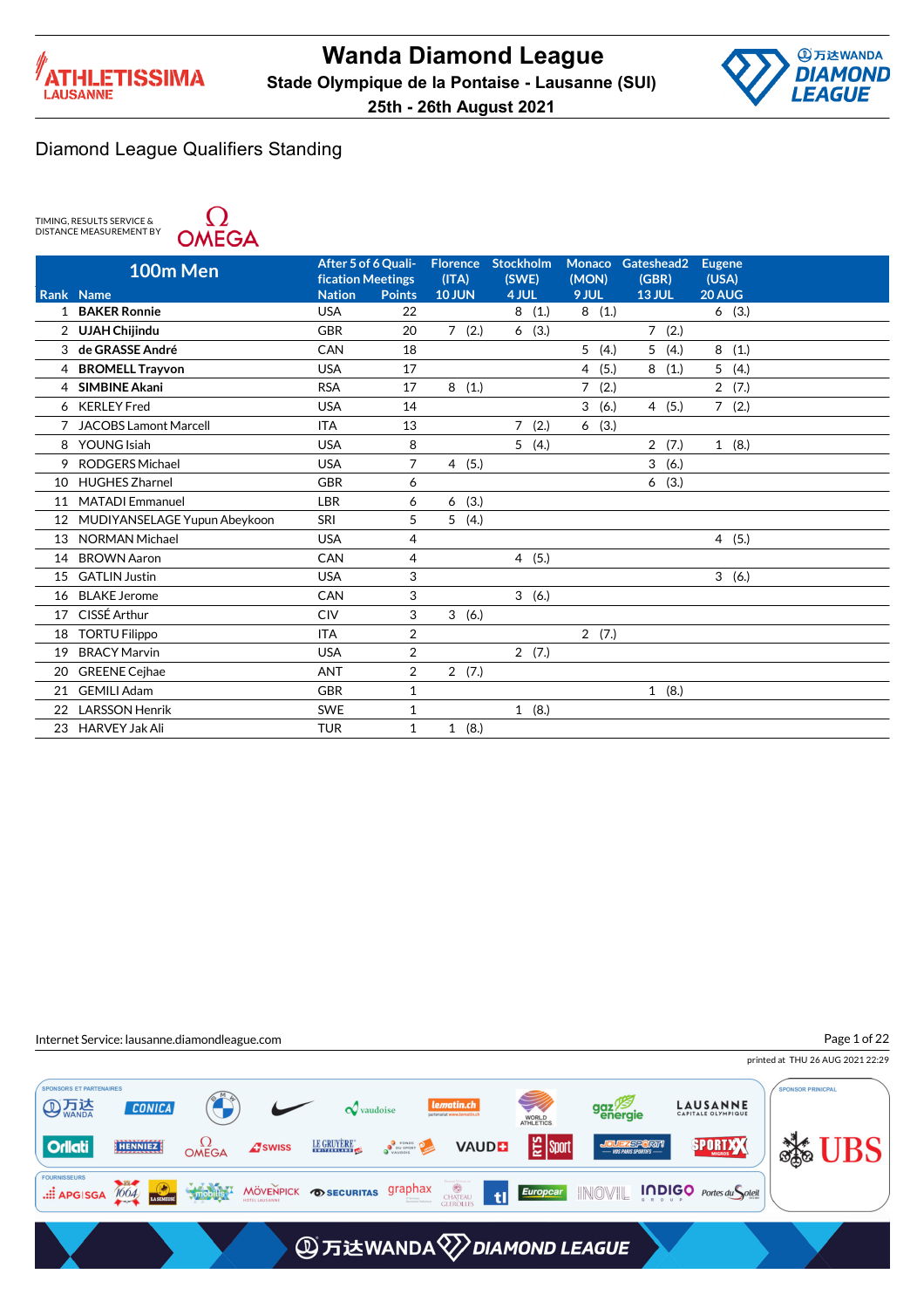



|                | 200m Men                        | <b>fication Meetings</b>    |                     | After 5 of 6 Quali- Gateshead<br>(GBR) | Doha<br>(QAT)          | Oslo<br>(NOR)          | <b>Eugene</b><br>(USA) | Lausanne<br>(SUI) |
|----------------|---------------------------------|-----------------------------|---------------------|----------------------------------------|------------------------|------------------------|------------------------|-------------------|
|                | Rank Name<br>1 BEDNAREK Kenneth | <b>Nation</b><br><b>USA</b> | <b>Points</b><br>31 | 23 MAY<br>8                            | 28 MAY                 | 1 JUL                  | 20 AUG                 | 25 AUG            |
|                |                                 |                             |                     | (1.)                                   | 8(1.)                  |                        | 7(2.)                  | 8(1.)             |
| $\overline{2}$ | <b>BROWN Aaron</b>              | CAN                         | 30                  | $\overline{7}$<br>(2.)                 | (3.)<br>6              | 7(2.)                  | 5(4.)                  | 5(4.)             |
| 3              | de GRASSE André                 | CAN                         | 21                  | (3.)<br>6                              | (2.)<br>$\overline{7}$ | 8<br>(1.)              |                        |                   |
|                | 4 NORWOOD Vernon                | <b>USA</b>                  | 11                  | 5<br>(4.)                              |                        | (5.)<br>$\overline{4}$ | 2(7.)                  |                   |
| 5              | <b>MATADI</b> Emmanuel          | LBR                         | 9                   | $\overline{4}$<br>(5.)                 | 5(4.)                  |                        |                        |                   |
|                | 6 LYLES Noah                    | <b>USA</b>                  | 8                   |                                        |                        |                        | 8<br>(1.)              |                   |
| $\overline{7}$ | <b>KERLEY Fred</b>              | <b>USA</b>                  | $\overline{7}$      |                                        |                        |                        |                        | 7(2.)             |
| 8              | <b>DESALU Eseosa Fostine</b>    | <b>ITA</b>                  | $\overline{7}$      |                                        |                        | 5(4)                   |                        | 2(7.)             |
| 9              | <b>GARDINER Steven</b>          | <b>BAH</b>                  | 6                   |                                        |                        |                        |                        | 6(3.)             |
| 10             | <b>LYLES Josephus</b>           | <b>USA</b>                  | 6                   |                                        |                        |                        | 6(3.)                  |                   |
| 11             | <b>GEMILI Adam</b>              | <b>GBR</b>                  | 6                   | 3(6.)                                  | 3(6.)                  |                        |                        |                   |
| 12             | <b>MAKWALA Isaac</b>            | <b>BOT</b>                  | 6                   |                                        |                        | 6(3.)                  |                        |                   |
| 13             | <b>MARTÍNEZ Yancarlos</b>       | <b>DOM</b>                  | 4                   |                                        |                        |                        |                        | 4(5.)             |
| 14             | <b>BENJAMIN Rai</b>             | <b>USA</b>                  | $\overline{4}$      |                                        |                        |                        | 4(5.)                  |                   |
| 15             | <b>GATLIN Justin</b>            | <b>USA</b>                  | 4                   |                                        | 4(5.)                  |                        |                        |                   |
| 16             | <b>REAIS William</b>            | <b>SUI</b>                  | 3                   |                                        |                        |                        |                        | 3(6.)             |
| 17             | <b>BLAKE Jerome</b>             | CAN                         | 3                   |                                        |                        |                        | 3(6.)                  |                   |
| 18             | <b>FALL Mouhamadou</b>          | <b>FRA</b>                  | 3                   |                                        |                        | 3(6.)                  |                        |                   |
| 19             | CISSÉ Arthur                    | <b>CIV</b>                  | $\overline{2}$      |                                        | 2(7.)                  |                        |                        |                   |
| 20             | <b>WILSON Alex</b>              | <b>SUI</b>                  | $\overline{2}$      |                                        |                        | 2(7.)                  |                        |                   |
| 21             | <b>FORTE Julian</b>             | <b>JAM</b>                  | $\overline{2}$      | 2(7.)                                  |                        |                        |                        |                   |
| 22             | <b>GULIYEV Ramil</b>            | <b>TUR</b>                  | $\mathbf{1}$        |                                        | 1(8.)                  |                        |                        |                   |
| 23             | <b>JOHANSEN Mathias Hove</b>    | <b>NOR</b>                  | $\mathbf{1}$        |                                        |                        | 1(8.)                  |                        |                   |
|                | 24 RAMDHAN Tommy                | <b>GBR</b>                  | $\mathbf{1}$        | 1(8.)                                  |                        |                        |                        |                   |

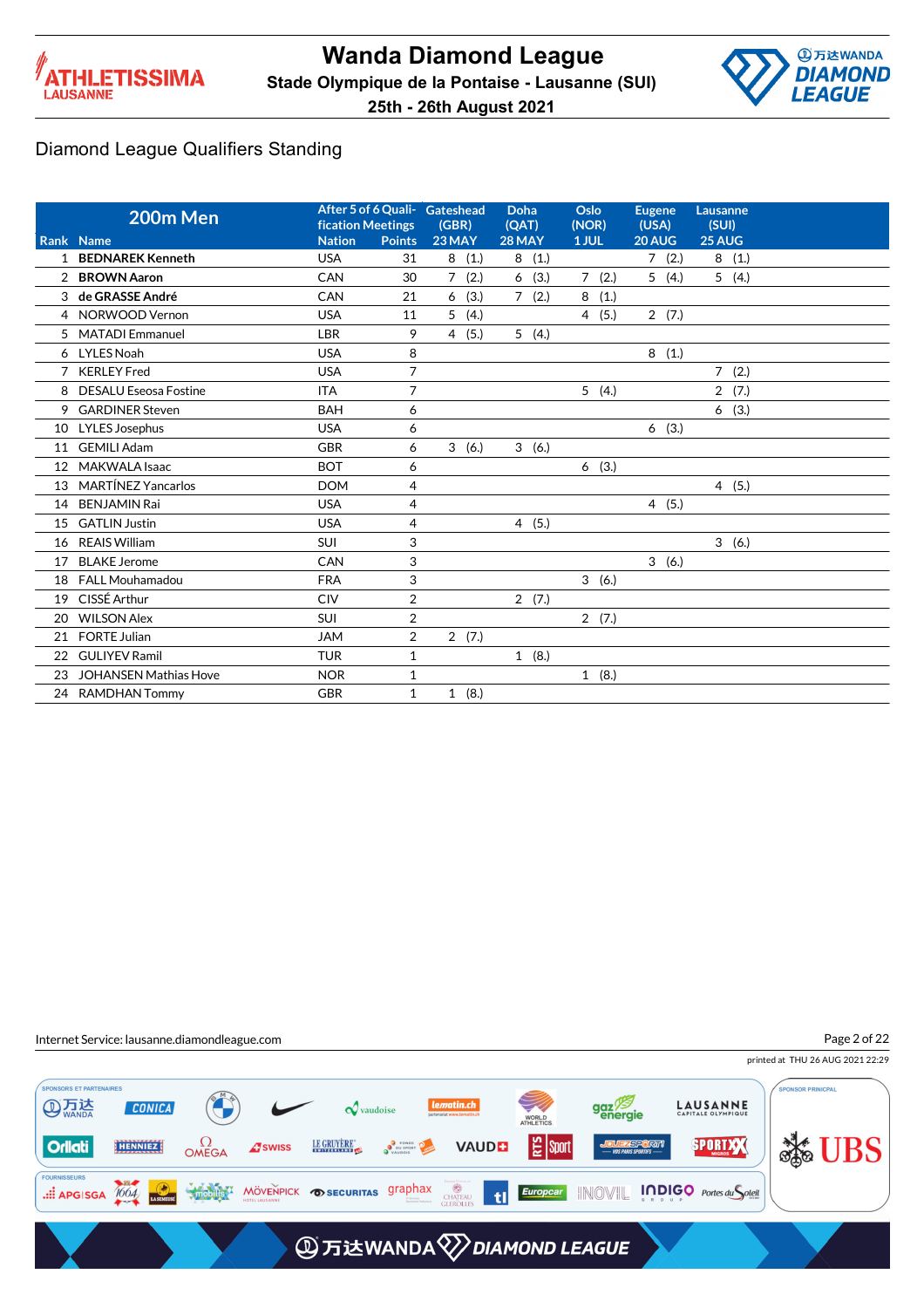



Page 3 of 22

### Diamond League Qualifiers Standing

|    | 400m Men                    | <b>fication Meetings</b> | After 3 of 4 Quali- | Doha<br>(QAT)          | <b>Florence</b><br>(ITA) | <b>Stockholm</b><br>(SWE) |
|----|-----------------------------|--------------------------|---------------------|------------------------|--------------------------|---------------------------|
|    | Rank Name                   | <b>Nation</b>            | <b>Points</b>       | 28 MAY                 | <b>10 JUN</b>            | 4 JUL                     |
|    | 1 ZAMBRANO Anthony José     | COL                      | 15                  | 7(2.)                  | 8(1.)                    |                           |
|    | 2 JAMES Kirani              | <b>GRN</b>               | 13                  | 5(4.)                  |                          | 8(1.)                     |
|    | 3 NORWOOD Vernon            | <b>USA</b>               | 9                   | (5.)<br>$\overline{4}$ |                          | 5(4.)                     |
|    | 4 NORMAN Michael            | <b>USA</b>               | 8                   | 8<br>(1.)              |                          |                           |
| 5  | <b>LENDORE</b> Deon         | <b>TTO</b>               | 7                   |                        |                          | 7(2.)                     |
| 6  | <b>RE</b> Davide            | <b>ITA</b>               | 7                   |                        | 7(2.)                    |                           |
|    | <b>KERLEY Fred</b>          | <b>USA</b>               | 6                   | 6(3.)                  |                          |                           |
| 8  | <b>BONEVACIA Liemarvin</b>  | <b>NED</b>               | 6                   |                        |                          | 6(3.)                     |
| 9  | <b>HUDSON-SMITH Matthew</b> | <b>GBR</b>               | 6                   |                        | (3.)<br>6                |                           |
| 10 | NENE Zakhiti                | <b>RSA</b>               | 5                   |                        | 5(4.)                    |                           |
| 11 | <b>LONDON Wilbert</b>       | <b>USA</b>               | 4                   |                        |                          | 4(5.)                     |
| 12 | PETRUCCIANI Ricky           | <b>SUI</b>               | 4                   |                        | 4(5.)                    |                           |
| 13 | <b>MAKWALA Isaac</b>        | <b>BOT</b>               | 3                   |                        |                          | 3(6.)                     |
| 14 | AL YASSIN Mazen Moutan      | <b>KSA</b>               | 3                   | 3<br>(6.)              |                          |                           |
| 15 | SCOTTI Edoardo              | <b>ITA</b>               | 3                   |                        | 3(6.)                    |                           |
| 16 | YAHIA IBRAHIM Ammar Ismail  | QAT                      | $\overline{2}$      | 2(7.)                  |                          |                           |
| 17 | <b>ACETI Vladimir</b>       | <b>ITA</b>               | 2                   |                        | 2(7.)                    |                           |
| 18 | OGANDO Alexander            | <b>DOM</b>               | 2                   |                        |                          | 2(7.)                     |
| 19 | <b>BORLÉE Kevin</b>         | <b>BEL</b>               | 1                   | 1(8.)                  |                          |                           |
| 20 | <b>JOHANSSON Emil</b>       | <b>SWE</b>               | 1                   |                        |                          | 1(8.)                     |

Internet Service: lausanne.diamondleague.com

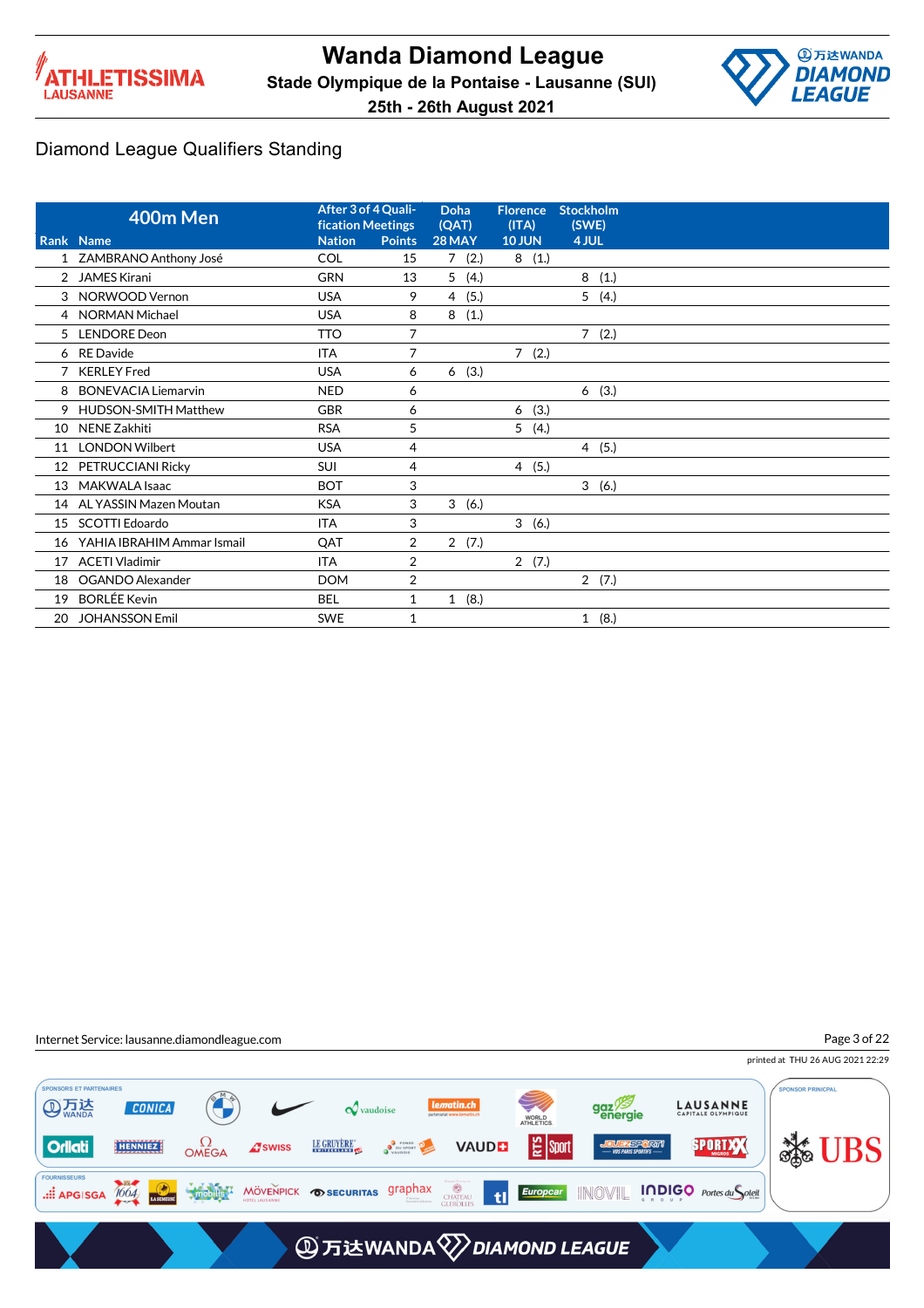



|    | 800m Men                       | After 6 of 7 Quali-<br><b>fication Meetings</b> |                | Doha<br>(OAT)          | <b>Stockholm</b><br>(SWE) | <b>Monaco</b><br>(MON) | Gateshead2<br>(GBR) | <b>Eugene</b><br>(USA) | Lausanne<br>(SUI)      |  |
|----|--------------------------------|-------------------------------------------------|----------------|------------------------|---------------------------|------------------------|---------------------|------------------------|------------------------|--|
|    | Rank Name                      | <b>Nation</b>                                   | <b>Points</b>  | 28 MAY                 | 4 JUL                     | 9 JUL                  | <b>13 JUL</b>       | 20 AUG                 | 25 AUG                 |  |
|    | 1 ROTICH Ferguson Cheruiyot    | <b>KEN</b>                                      | 33             | 7(2.)                  | 8<br>(1.)                 | 5(4.)                  |                     | $\overline{7}$<br>(2.) | (3.)<br>6              |  |
|    | 2 AROP Marco                   | CAN                                             | 29             |                        | $\overline{7}$<br>(2.)    | (3.)<br>6              |                     | 8<br>(1.)              | 8<br>(1.)              |  |
| 3  | <b>KORIR Emmanuel Kipkurui</b> | <b>KEN</b>                                      | 20             |                        |                           | $\overline{7}$<br>(2.) |                     | (3.)<br>6              | (2.)<br>$\overline{7}$ |  |
| 4  | <b>KINYAMAL Wyclife</b>        | <b>KEN</b>                                      | 15             | 8<br>(1.)              |                           |                        | 7(2.)               |                        |                        |  |
| 5  | <b>GILES Elliot</b>            | <b>GBR</b>                                      | 15             |                        | (3.)<br>6                 | 4(5.)                  |                     | 5 <sup>1</sup><br>(4.) |                        |  |
| 6  | <b>HARRIS</b> Isaiah           | <b>USA</b>                                      | 15             |                        | 4(5.)                     |                        | 8<br>(1.)           | 3<br>(6.)              |                        |  |
|    | <b>MURPHY Clayton</b>          | <b>USA</b>                                      | 13             |                        |                           | 2(7.)                  | 3<br>(6.)           | 4(5.)                  | 4(5.)                  |  |
| 8  | <b>TUKA Amel</b>               | <b>BIH</b>                                      | 12             | 5(4.)                  | 3(6.)                     | 1(8.)                  |                     |                        | 3<br>(6.)              |  |
| 9  | <b>BEN Adrián</b>              | <b>ESP</b>                                      | 10             | (5.)<br>$\overline{4}$ | 5<br>(4.)                 |                        |                     |                        | $\mathbf{1}$<br>(8.)   |  |
| 10 | <b>AMOS Niiel</b>              | <b>BOT</b>                                      | 8              |                        |                           | 8<br>(1.)              |                     |                        |                        |  |
| 11 | <b>ROWDEN Daniel</b>           | <b>GBR</b>                                      | 6              | 6(3.)                  |                           |                        |                     |                        |                        |  |
| 12 | <b>BOL Peter</b>               | <b>AUS</b>                                      | 6              |                        |                           |                        | 6<br>(3.)           |                        |                        |  |
| 13 | de ARRIBA Álvaro               | <b>ESP</b>                                      | 5              |                        |                           |                        | 5<br>(4.)           |                        |                        |  |
| 14 | <b>HOPPEL Bryce</b>            | <b>USA</b>                                      | 5              |                        |                           |                        | (5.)<br>4           | 1(8.)                  |                        |  |
| 15 | <b>TUAL Gabriel</b>            | <b>FRA</b>                                      | 5              |                        |                           |                        |                     |                        | 5(4.)                  |  |
| 16 | <b>DOBEK Patryk</b>            | POL                                             | 3              |                        |                           | 3(6.)                  |                     |                        |                        |  |
| 17 | <b>TSHITE Tshepo</b>           | <b>RSA</b>                                      | 3              | 3<br>(6.)              |                           |                        |                     |                        |                        |  |
| 18 | <b>WEBB Jamie</b>              | <b>GBR</b>                                      | 3              |                        | 1(8.)                     |                        | 2(7.)               |                        |                        |  |
| 19 | <b>KRAMER Andreas</b>          | <b>SWE</b>                                      | $\overline{2}$ |                        | 2(7.)                     |                        |                     |                        |                        |  |
| 20 | <b>HAIRANE Jamal</b>           | QAT                                             | $\overline{2}$ | 2(7.)                  |                           |                        |                     |                        |                        |  |
| 21 | <b>TUWEI Cornelius</b>         | <b>KEN</b>                                      | $\overline{2}$ |                        |                           |                        |                     |                        | 2(7.)                  |  |
| 22 | <b>DUSTIN Oliver</b>           | <b>GBR</b>                                      | $\overline{2}$ |                        |                           |                        |                     | 2(7.)                  |                        |  |
| 23 | <b>HASSAN Abdirahman Saeed</b> | QAT                                             | 1              | 1(8.)                  |                           |                        |                     |                        |                        |  |
| 24 | ORDÓÑEZ Saúl                   | <b>ESP</b>                                      | $\mathbf{1}$   |                        |                           |                        | 1(8.)               |                        |                        |  |

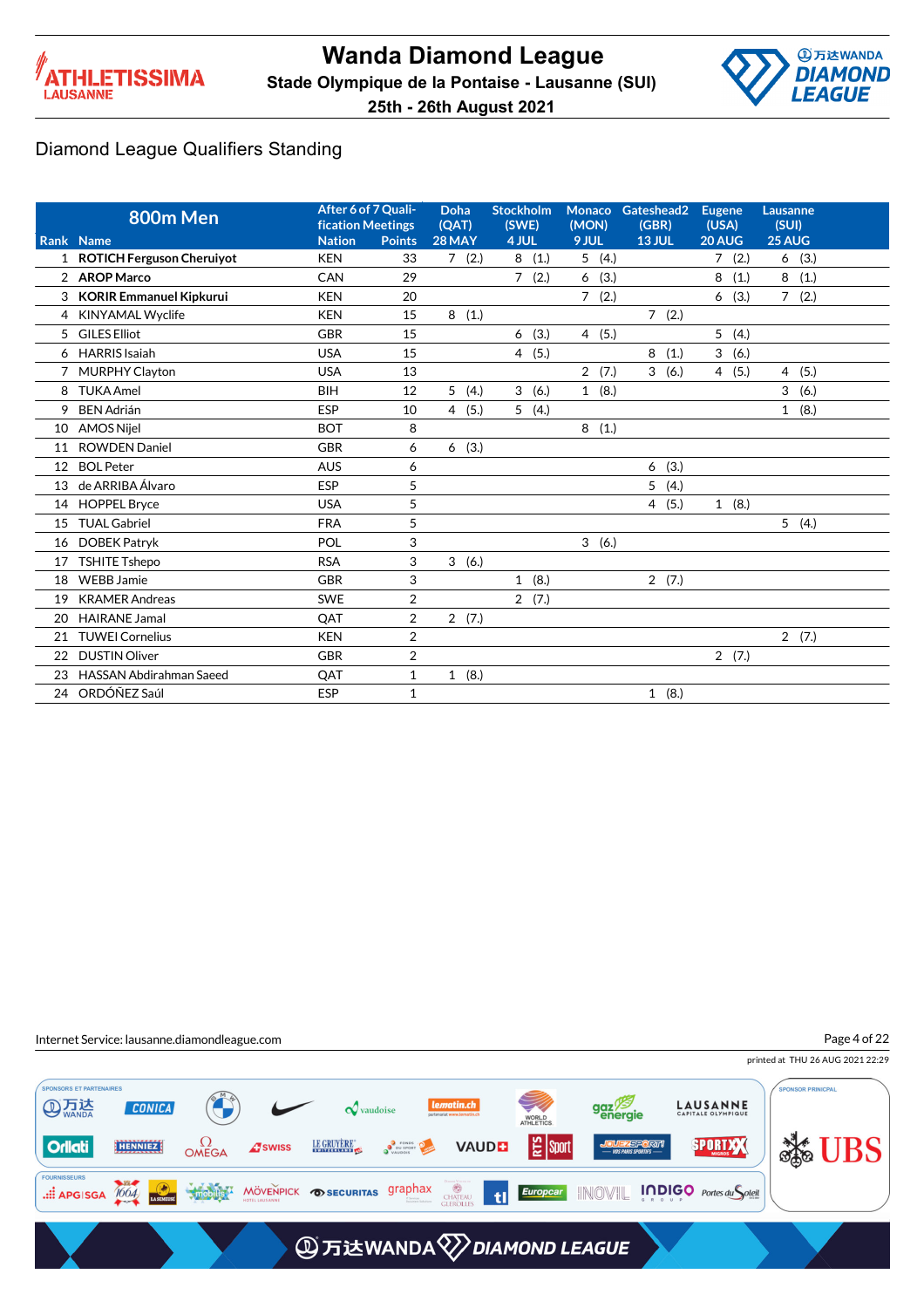



|    | <b>1500m Men</b>            | <b>fication Meetings</b> |                | After 6 of 7 Quali- Gateshead<br>(GBR) | <b>Doha</b><br>(OAT) | Oslo<br>(NOR)       | <b>Stockholm</b><br>(SWE) | Monaco<br>(MON) | <b>Eugene</b><br>(USA) |
|----|-----------------------------|--------------------------|----------------|----------------------------------------|----------------------|---------------------|---------------------------|-----------------|------------------------|
|    | Rank Name                   | <b>Nation</b>            | <b>Points</b>  | 23 MAY                                 | 28 MAY               | 1 JUL               | 4 JUL                     | 9 JUL           | 20 AUG                 |
|    | 1 McSWEYN Stewart           | <b>AUS</b>               | 33             | 6(3.)                                  | 7(2.)                | 8(1.)               |                           | 5(4.)           | 7(2.)                  |
|    | 2 CHERUIYOT Timothy         | <b>KEN</b>               | 30             |                                        | 8(1.)                |                     | 8(1.)                     | 8<br>(1.)       | (3.)<br>6              |
| 3  | <b>INGEBRIGTSEN Jakob</b>   | <b>NOR</b>               | 22             | 8(1.)                                  |                      |                     |                           | 6(3.)           | 8<br>(1.)              |
|    | 4 FONTES Ignacio            | ESP                      | 12             | 5(4.)                                  |                      |                     | 7(2.)                     |                 |                        |
| 5  | <b>KWEMOI Ronald</b>        | <b>KEN</b>               | 11             |                                        |                      |                     | (3.)<br>6                 |                 | 5(4.)                  |
| 6  | MUSAGALA Ronald             | <b>UGA</b>               | 11             |                                        | 3(6.)                | 3(6.)               | 5<br>(4.)                 |                 |                        |
| 7  | <b>HOARE Oliver</b>         | <b>AUS</b>               | 11             | 7(2.)                                  |                      |                     |                           |                 | (5.)<br>$\overline{4}$ |
| 8  | LEWANDOWSKI Marcin          | POL                      | 10             |                                        |                      | (2.)<br>$7^{\circ}$ |                           | 3<br>(6.)       |                        |
|    | 9 SIMOTWO Charles Cheboi    | <b>KEN</b>               | 9              |                                        |                      | 5(4.)               |                           | 4(5.)           |                        |
| 10 | <b>KATIR Mohamed</b>        | <b>ESP</b>               | $\overline{7}$ |                                        |                      |                     |                           | 7(2.)           |                        |
| 11 | <b>TEFERA Samuel</b>        | <b>ETH</b>               | $\overline{7}$ |                                        | 5(4.)                |                     |                           | 2(7.)           |                        |
| 12 | <b>BIRGEN Bethwell</b>      | <b>KEN</b>               | $\overline{7}$ |                                        | 4(5.)                |                     | 3<br>(6.)                 |                 |                        |
| 13 | MUSAB Adam Ali              | QAT                      | $\overline{7}$ | 1(8.)                                  |                      | 2(7.)               | (5.)<br>$\overline{4}$    |                 |                        |
| 14 | <b>EL BAKKALI Soufiane</b>  | <b>MAR</b>               | 6              |                                        | 6(3.)                |                     |                           |                 |                        |
| 15 | <b>EDWARDS Jye</b>          | <b>AUS</b>               | 6              |                                        |                      | 6(3.)               |                           |                 |                        |
| 16 | <b>RAMSDEN Matthew</b>      | <b>AUS</b>               | 4              | 4(5.)                                  |                      |                     |                           |                 |                        |
| 17 | DEBJANI Ismael              | <b>BEL</b>               | 4              |                                        |                      | 4(5.)               |                           |                 |                        |
| 18 | <b>DAVIS Archie</b>         | <b>GBR</b>               | 3              | 3(6.)                                  |                      |                     |                           |                 |                        |
| 19 | <b>HEYWARD Jake</b>         | <b>GBR</b>               | 3              |                                        |                      |                     |                           |                 | 3(6.)                  |
| 20 | KAAZOUZI Brahim             | <b>MAR</b>               | $\overline{2}$ |                                        |                      |                     | 2(7.)                     |                 |                        |
| 21 | <b>KIBET Vincent</b>        | <b>KEN</b>               | $\overline{2}$ |                                        | 2(7.)                |                     |                           |                 |                        |
| 22 | MILLS George                | <b>GBR</b>               | $\overline{2}$ | 2(7.)                                  |                      |                     |                           |                 |                        |
| 23 | <b>KIPSANG Abel</b>         | <b>KEN</b>               | $\overline{2}$ |                                        |                      |                     |                           |                 | 2(7.)                  |
| 24 | <b>HABZ</b> Azeddine        | <b>FRA</b>               | $\mathbf{1}$   |                                        |                      |                     |                           | 1(8.)           |                        |
| 25 | AL GARNI Mohamed            | QAT                      | $\mathbf{1}$   |                                        | 1(8.)                |                     |                           |                 |                        |
| 26 | <b>THOMPSON Joshua</b>      | <b>USA</b>               | $\mathbf{1}$   |                                        |                      |                     | 1(8.)                     |                 |                        |
| 27 | <b>INGEBRIGTSEN Filip</b>   | <b>NOR</b>               | $\mathbf{1}$   |                                        |                      |                     |                           |                 | 1(8.)                  |
| 28 | <b>EDMAN Ferdinand Kvan</b> | <b>NOR</b>               | $\mathbf{1}$   |                                        |                      | 1(8.)               |                           |                 |                        |
|    |                             |                          |                |                                        |                      |                     |                           |                 |                        |

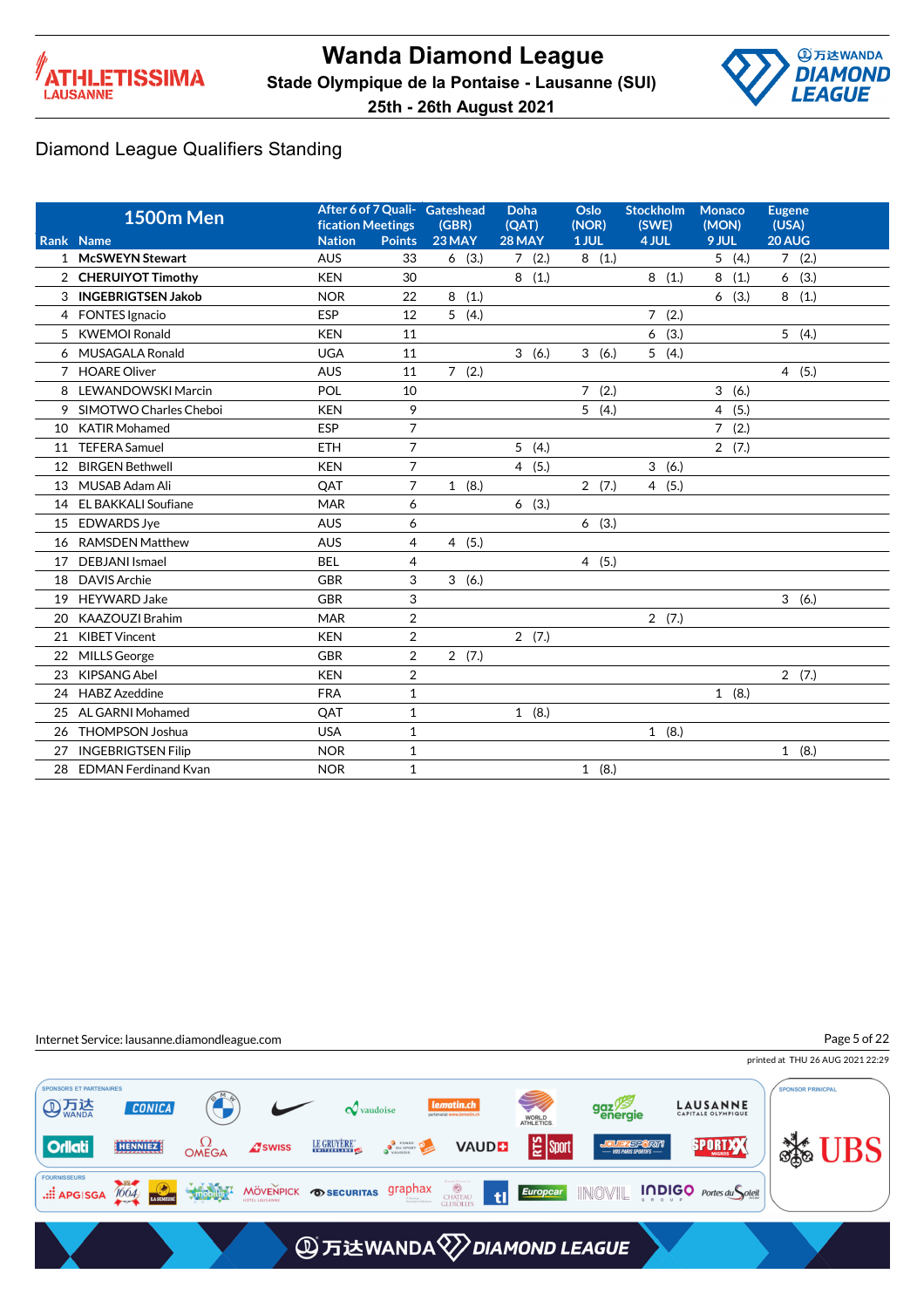



|    | <b>5000m Men</b>           | fication Meetings |                | After 6 of 6 Quali- Gateshead<br>(GBR) | <b>Florence</b><br>(ITA) | Oslo<br>(NOR) | Gateshead2<br>(GBR) | <b>Eugene</b><br>(USA) | Lausanne<br>(SUI) |
|----|----------------------------|-------------------|----------------|----------------------------------------|--------------------------|---------------|---------------------|------------------------|-------------------|
|    | Rank Name                  | <b>Nation</b>     | <b>Points</b>  | 23 MAY                                 | <b>10 JUN</b>            | 1 JUL         | <b>13 JUL</b>       | 20 AUG                 | 25 AUG            |
|    | 1 KATIR Mohamed            | ESP               | 21             | 8(1.)                                  | 5(4.)                    |               | 8(1.)               |                        |                   |
|    | 2 KROP Jacob               | <b>KEN</b>        | 16             | 2(7.)                                  |                          | 7(2.)         | 5(4.)               |                        | 2(7.)             |
|    | 3 INGEBRIGTSEN Jakob       | <b>NOR</b>        | 16             |                                        | 8(1.)                    |               |                     |                        | 8<br>(1.)         |
|    | 4 McSWEYN Stewart          | <b>AUS</b>        | 13             |                                        |                          |               | 7(2.)               |                        | 6<br>(3.)         |
|    | 5 KIMELI Nicholas Kipkorir | <b>KEN</b>        | 13             | 7(2.)                                  |                          | 6(3.)         |                     |                        |                   |
|    | 6 BALEW Birhanu            | <b>BRN</b>        | 12             |                                        | 2(7.)                    | 5(4.)         |                     |                        | 5(4.)             |
|    | 7 AREGAWI Berihu           | ETH               | 11             |                                        |                          |               |                     | 4(5.)                  | 7(2.)             |
| 8  | <b>BAREGA Selemon</b>      | <b>ETH</b>        | 11             |                                        |                          |               |                     | 7(2.)                  | 4(5.)             |
| 9  | <b>CHEPTEGEI Joshua</b>    | <b>UGA</b>        | 11             |                                        | 3(6.)                    |               |                     | 8(1.)                  |                   |
| 10 | <b>BUTCHART Andrew</b>     | <b>GBR</b>        | 9              | 3(6.)                                  |                          |               | 6(3.)               |                        |                   |
|    | 11 KEJELCHA Yomif          | <b>ETH</b>        | 8              |                                        |                          | 8(1.)         |                     |                        |                   |
|    | 12 KIBET Michael           | <b>KEN</b>        | 8              | 6(3.)                                  |                          |               | 2(7.)               |                        |                   |
|    | 13 GEBRHIWET Hagos         | <b>ETH</b>        | $\overline{7}$ |                                        | 7(2.)                    |               |                     |                        |                   |
|    | 14 AHMED Mohammed          | CAN               | 6              |                                        | 6(3.)                    |               |                     |                        |                   |
|    | 15 CHELIMO Paul            | <b>USA</b>        | 6              |                                        |                          |               |                     | 6(3.)                  |                   |
| 16 | KIPLIMO Jacob              | <b>UGA</b>        | 5              |                                        |                          |               |                     | 5(4.)                  |                   |
|    | 17 McDONALD Morgan         | <b>AUS</b>        | 5              | 5(4.)                                  |                          |               |                     |                        |                   |
| 18 | <b>INGEBRIGTSEN Filip</b>  | <b>NOR</b>        | $\overline{4}$ |                                        |                          | 4(5.)         |                     |                        |                   |
| 19 | <b>RAMSDEN Matthew</b>     | <b>AUS</b>        | 4              |                                        |                          |               | 4(5.)               |                        |                   |
| 20 | RAESS Jonas                | SUI               | 4              | 4(5.)                                  |                          |               |                     |                        |                   |
| 21 | <b>KNIGHT Justyn</b>       | CAN               | 4              |                                        | 4(5.)                    |               |                     |                        |                   |
|    | 22 SOGET Justus            | <b>KEN</b>        | 3              |                                        |                          | 3(6.)         |                     |                        |                   |
| 23 | <b>DEVER Patrick</b>       | <b>GBR</b>        | 3              |                                        |                          |               | 3(6.)               |                        |                   |
| 24 | <b>EDRIS Muktar</b>        | <b>ETH</b>        | 3              |                                        |                          |               |                     |                        | 3(6.)             |
| 25 | FISHER Grant               | <b>USA</b>        | 3              |                                        |                          |               |                     | 3(6.)                  |                   |
| 26 | <b>WORKU Tadese</b>        | ETH               | $\overline{2}$ |                                        |                          | 2(7.)         |                     |                        |                   |
| 27 | <b>KLECKER Joe</b>         | <b>USA</b>        | $\overline{2}$ |                                        |                          |               |                     | 2(7.)                  |                   |
| 28 | CRIPPA Yemaneberhan        | <b>ITA</b>        | $\mathbf{1}$   |                                        |                          |               | 1(8.)               |                        |                   |
| 29 | McNEILL David              | <b>AUS</b>        | $\mathbf{1}$   |                                        |                          | 1(8.)         |                     |                        |                   |
| 30 | <b>KIPSANG Abel</b>        | <b>KEN</b>        | $\mathbf{1}$   |                                        |                          |               |                     |                        | 1(8.)             |
| 31 | <b>LOMUKET Mark Owon</b>   | <b>KEN</b>        | $\mathbf{1}$   |                                        |                          |               |                     | 1(8.)                  |                   |
| 32 | <b>KOECH Robert Kiprop</b> | <b>KEN</b>        | $\mathbf{1}$   |                                        | 1(8.)                    |               |                     |                        |                   |
|    | 33 GRESSIER Jimmy          | <b>FRA</b>        | $\mathbf{1}$   | 1(8.)                                  |                          |               |                     |                        |                   |



Page 6 of 22

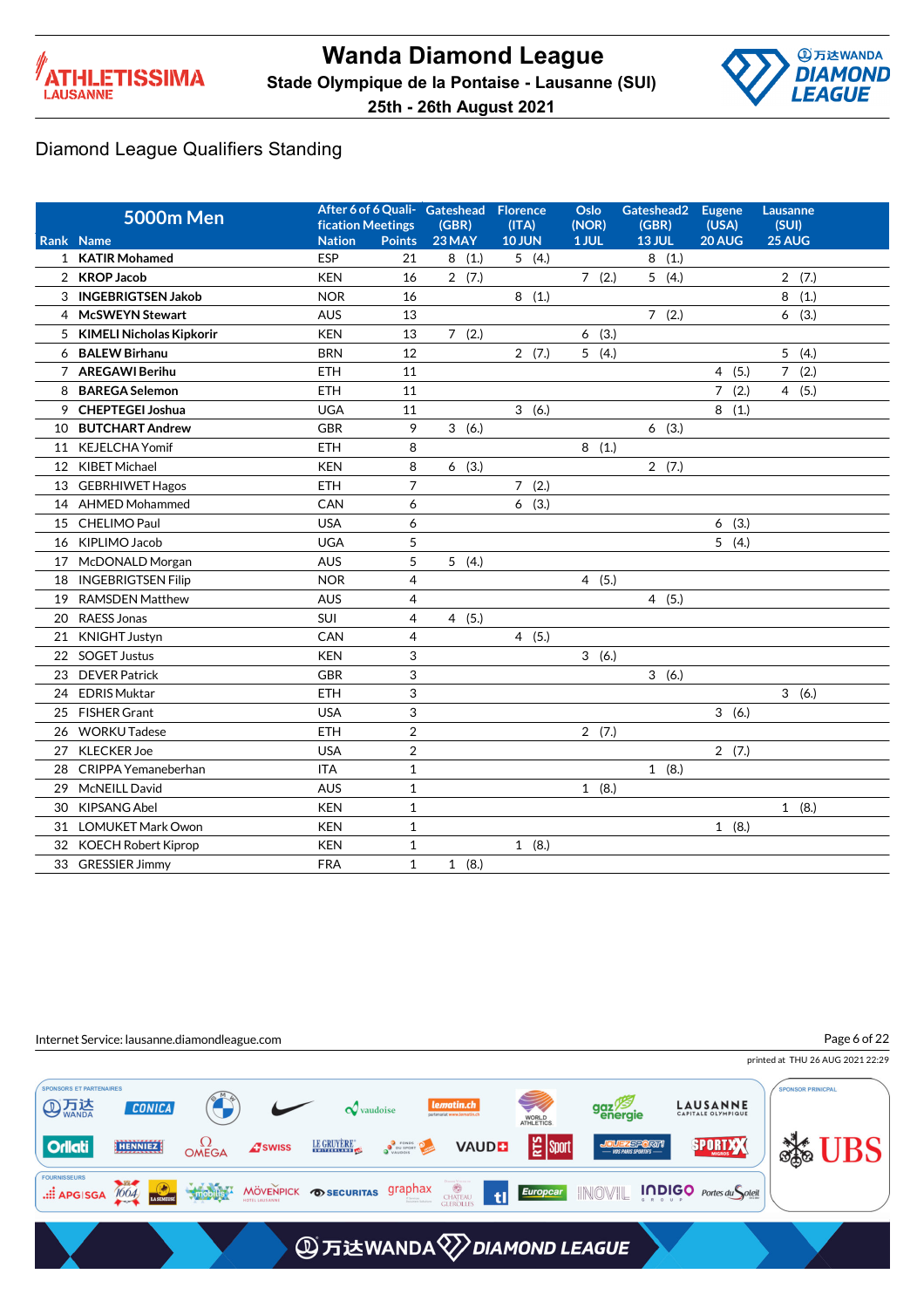



|    | <b>3000m Steeplechase Men</b> | <b>fication Meetings</b> |               | After 3 of 4 Quali- Gateshead<br>(GBR) | <b>Florence</b><br>(ITA) | <b>Monaco</b><br>(MON) |
|----|-------------------------------|--------------------------|---------------|----------------------------------------|--------------------------|------------------------|
|    | Rank Name                     | <b>Nation</b>            | <b>Points</b> | 23 MAY                                 | <b>10 JUN</b>            | 9 JUL                  |
| 1  | <b>BEDRANI Djilali</b>        | <b>FRA</b>               | 14            | (3.)<br>6                              | 2(7.)                    | 6(3.)                  |
| 2  | <b>BOR Hillary</b>            | <b>USA</b>               | 12            | 8<br>(1.)                              |                          | 4 (5.)                 |
| 3  | KIBIWOT Abraham               | <b>KEN</b>               | 9             | 2(7.)                                  |                          | $\overline{7}$<br>(2.) |
| 4  | <b>GIRMA Lamecha</b>          | <b>ETH</b>               | 8             |                                        |                          | 8<br>(1.)              |
| 5  | <b>EL BAKKALI Soufiane</b>    | <b>MAR</b>               | 8             |                                        | 8<br>(1.)                |                        |
| 6  | <b>TAKELE Bikila Tadese</b>   | <b>ETH</b>               | 8             |                                        | 7<br>(2.)                | 1(8.)                  |
|    | 7 ABDELWAHED Ahmed            | <b>ITA</b>               | 8             |                                        | 5(4.)                    | 3(6.)                  |
| 8  | <b>BETT Leonard Kipkemoi</b>  | <b>KEN</b>               | 7             | $\overline{7}$<br>(2.)                 |                          |                        |
| 9  | <b>TINDOUFT Mohamed</b>       | <b>MAR</b>               | 6             |                                        | (3.)<br>6                |                        |
| 10 | <b>BELHADJ Mehdi</b>          | <b>FRA</b>               | 5             |                                        |                          | 5(4.)                  |
| 11 | <b>PEARCE Mark</b>            | <b>GBR</b>               | 5             | 5<br>(4.)                              |                          |                        |
| 12 | <b>BEYO Chala</b>             | <b>ETH</b>               | 4             |                                        | 4(5.)                    |                        |
| 13 | <b>ARCE Daniel</b>            | <b>ESP</b>               | 4             | 4(5.)                                  |                          |                        |
| 14 | ZOGHLAMI Osama                | <b>ITA</b>               | 3             |                                        | 3(6.)                    |                        |
| 15 | <b>HESSELBJERG Ole</b>        | <b>DEN</b>               | 3             | 3(6.)                                  |                          |                        |
| 16 | KIGEN Benjamin                | <b>KEN</b>               | 2             |                                        |                          | 2(7.)                  |
| 17 | <b>HAILESELASSIE Yemane</b>   | ERI                      | 1             |                                        | 1(8.)                    |                        |
| 18 | <b>NORMAN Phil</b>            | <b>GBR</b>               | 1             | (8.)<br>1                              |                          |                        |

|    | <b>110m Hurdles Men</b>   | After 3 of 4 Quali-<br><b>fication Meetings</b> |               | Florence Gateshead2 Lausanne<br>(ITA) | (GBR)          |       | (SUI)     |
|----|---------------------------|-------------------------------------------------|---------------|---------------------------------------|----------------|-------|-----------|
|    | Rank Name                 | <b>Nation</b>                                   | <b>Points</b> | <b>10 JUN</b>                         | <b>13 JUL</b>  |       | 25 AUG    |
|    | 1 McLEOD Omar             | <b>JAM</b>                                      | 15            | 8(1.)                                 |                | 7(2.) |           |
|    | 2 POZZI Andrew            | <b>GBR</b>                                      | 15            | 7(2.)                                 |                | 6(3.) | 2(7.)     |
|    | 3 ALLEN Devon             | <b>USA</b>                                      | 13            | 5(4.)                                 |                |       | 8<br>(1.) |
|    | 4 LEVY Ronald             | <b>JAM</b>                                      | 12            |                                       | 8              | (1.)  | 4(5.)     |
|    | 5 JOSEPH Jason            | <b>SUI</b>                                      | 7             |                                       |                |       | 7(2.)     |
|    | 6 MARTINOT-LAGARDE Pascal | <b>FRA</b>                                      | 7             | 1(8.)                                 |                |       | 6(3.)     |
|    | <b>BELOCIAN Wilhem</b>    | <b>FRA</b>                                      | 6             | (3.)<br>6                             |                |       |           |
| 8  | <b>ROBERTS Daniel</b>     | <b>USA</b>                                      | 5             |                                       |                |       | 5(4.)     |
| 9  | <b>DUNNING Robert</b>     | <b>USA</b>                                      | 5             |                                       |                | 5(4.) |           |
| 10 | <b>BRATHWAITE Shane</b>   | <b>BAR</b>                                      | 4             | 4(5.)                                 |                |       |           |
| 11 | DAL MOLIN Paolo           | <b>ITA</b>                                      | 4             | 2(7.)                                 |                | 2(7.) |           |
| 12 | <b>BROADBELL Rasheed</b>  | <b>JAM</b>                                      | 4             |                                       | $\overline{4}$ | (5.)  |           |
| 13 | <b>SMET Koen</b>          | <b>NED</b>                                      | 3             |                                       |                |       | 3(6.)     |
| 14 | <b>PERINI Lorenzo</b>     | <b>ITA</b>                                      | 3             | 3<br>(6.)                             |                |       |           |
| 15 | OJORA Tade                | <b>GBR</b>                                      | 3             |                                       |                | 3(6.) |           |
| 16 | <b>PARCHMENT Hansle</b>   | <b>JAM</b>                                      | 1             |                                       |                |       | 1(8.)     |
| 17 | <b>CRITTENDEN Freddie</b> | <b>USA</b>                                      | 1             |                                       |                | 1(8.) |           |

#### Internet Service: lausanne.diamondleague.com

Page 7 of 22

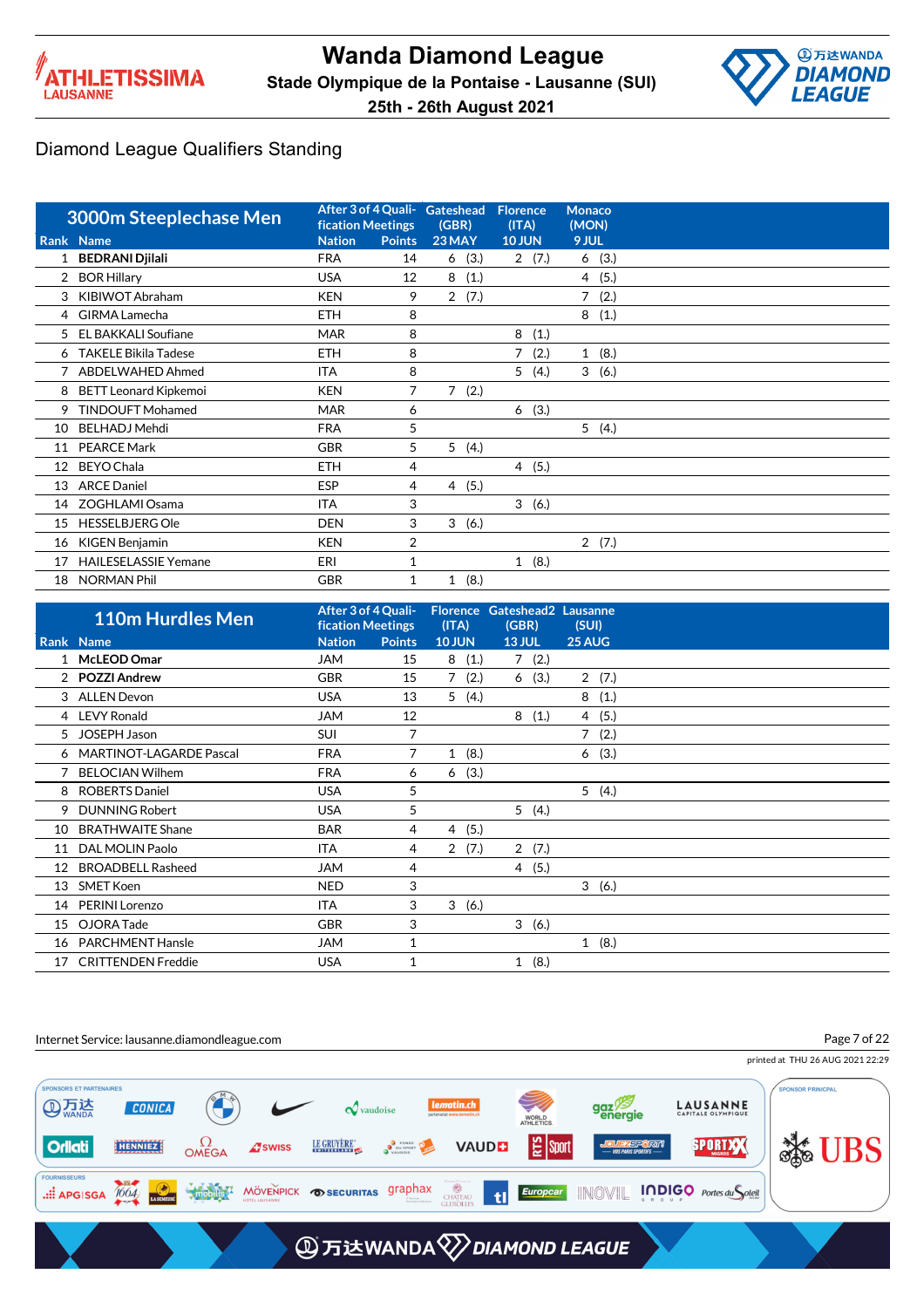



|    | <b>400m Hurdles Men</b> | After 4 of 5 Quali-<br><b>fication Meetings</b> |                | Doha<br>(QAT)          | Oslo<br>(NOR) | <b>Stockholm</b><br>(SWE) | <b>Monaco</b><br>(MON) |
|----|-------------------------|-------------------------------------------------|----------------|------------------------|---------------|---------------------------|------------------------|
|    | Rank Name               | <b>Nation</b>                                   | <b>Points</b>  | 28 MAY                 | 1 JUL         | 4 JUL                     | 9 JUL                  |
|    | dos SANTOS Alison       | <b>BRA</b>                                      | 29             | 7<br>(2.)              | 7<br>(2.)     | 8<br>(1.)                 | 7(2.)                  |
|    | <b>WARHOLM Karsten</b>  | <b>NOR</b>                                      | 16             |                        | 8<br>(1.)     |                           | 8<br>(1.)              |
|    | 3 COPELLO Yasmani       | <b>TUR</b>                                      | 16             | 3<br>(6.)              | (3.)<br>6     | $\overline{7}$<br>(2.)    |                        |
|    | 4 MÄGI Rasmus           | <b>EST</b>                                      | 16             |                        | 5<br>(4.)     | 5<br>(4.)                 | (3.)<br>6              |
| 5  | <b>PREIS Constantin</b> | <b>GER</b>                                      | 9              |                        | 4 (5.)        |                           | 5<br>(4.)              |
| 6  | <b>BENJAMIN Rai</b>     | <b>USA</b>                                      | 8              | 8<br>(1.)              |               |                           |                        |
|    | <b>McALISTER Chris</b>  | <b>GBR</b>                                      | 7              |                        |               | (5.)<br>4                 | 3<br>(6.)              |
| 8  | <b>HAPPIO Wilfried</b>  | <b>FRA</b>                                      | $\overline{7}$ |                        |               | 3<br>(6.)                 | 4(5.)                  |
| 9  | McMASTER Kyron          | <b>IVB</b>                                      | 6              | (3.)<br>6              |               |                           |                        |
| 10 | <b>MOWATT Kemar</b>     | <b>JAM</b>                                      | 6              |                        |               | (3.)<br>6                 |                        |
| 11 | SAMBA Abderrahman       | QAT                                             | 5              | 5<br>(4.)              |               |                           |                        |
| 12 | <b>SELMON Kenneth</b>   | <b>USA</b>                                      | 4              | (5.)<br>$\overline{4}$ |               |                           |                        |
| 13 | <b>ANGELA Ramsey</b>    | <b>NED</b>                                      | 3              |                        | 3<br>(6.)     |                           |                        |
| 14 | <b>LATTIN Amere</b>     | <b>USA</b>                                      | 2              |                        |               | 2(7.)                     |                        |
| 15 | <b>BARR Thomas</b>      | <b>IRL</b>                                      | $\overline{2}$ | $\overline{2}$<br>(7.) |               |                           |                        |
| 16 | KENDZIERA David         | <b>USA</b>                                      |                | (8.)<br>1              |               |                           |                        |

|                 | <b>High Jump Men</b>      | After 4 of 4 Quali-<br><b>fication Meetings</b> |                | <b>Doha</b><br>(QAT)   | <b>Florence</b><br>(ITA) | Monaco<br>(MON)        | Gateshead2<br>(GBR) |
|-----------------|---------------------------|-------------------------------------------------|----------------|------------------------|--------------------------|------------------------|---------------------|
|                 | Rank Name                 | <b>Nation</b>                                   | <b>Points</b>  | 28 MAY                 | <b>10 JUN</b>            | 9 JUL                  | <b>13 JUL</b>       |
|                 | 1 IVANYUK Ilya            | <b>ANA</b>                                      | 21             | 8<br>(1.)              | 8<br>(1.)                | 5(4.)                  |                     |
|                 | 2 PROTSENKO Andriy        | <b>UKR</b>                                      | 16             | (3.)<br>6              | 5(4.)                    | 5(4.)                  |                     |
| 3               | <b>STARC Brandon</b>      | <b>AUS</b>                                      | 15             | 5<br>(4.)              | $7^{\circ}$<br>(2.)      | 3(6.)                  |                     |
| 4               | <b>BARSHIM Mutaz Essa</b> | QAT                                             | 11             | (2.)<br>7              | (5.)<br>4                |                        |                     |
|                 | 5 NEDASEKAU Maksim        | <b>BLR</b>                                      | 11             | 2(7.)                  | 3<br>(6.)                | 6(3.)                  |                     |
| 6               | <b>THOMAS Donald</b>      | <b>BAH</b>                                      | 11             | 1(8.)                  | 2(7.)                    |                        | 8(1.)               |
|                 | <b>TAMBERI Gianmarco</b>  | <b>ITA</b>                                      | 8              |                        | (3.)<br>6                | $\overline{2}$<br>(7.) |                     |
| 8               | AKIMENKO Mikhail          | <b>ANA</b>                                      | 8              |                        |                          | 8<br>(1.)              |                     |
| 9               | <b>FASSINOTTI Marco</b>   | <b>ITA</b>                                      | 8              |                        |                          | (8.)<br>$\mathbf{1}$   | 7(2.)               |
| 10              | LOVETT Django             | CAN                                             | 7              |                        |                          | $\overline{7}$<br>(2.) |                     |
| 11              | DELRYD Fabian             | <b>SWE</b>                                      | 6              |                        |                          |                        | (3.)<br>6           |
| 12 <sup>°</sup> | <b>POTYE Tobias</b>       | <b>GER</b>                                      | 5              |                        |                          |                        | 5(4.)               |
| 13              | <b>DROUIN Derek</b>       | <b>CAN</b>                                      | 4              | (5.)<br>4              |                          |                        |                     |
| 13              | <b>WILSON Jamal</b>       | <b>BAH</b>                                      | 4              | (5.)<br>$\overline{4}$ |                          |                        |                     |
| 15              | <b>BAKOSI Péter</b>       | <b>HUN</b>                                      | 4              |                        |                          |                        | (5.)<br>4           |
| 16              | <b>BAKER Chris</b>        | <b>GBR</b>                                      | 3              |                        |                          |                        | 3<br>(6.)           |
| 16              | <b>KHAN Joel</b>          | <b>GBR</b>                                      | 3              |                        |                          |                        | 3<br>(6.)           |
| 18              | <b>GASCH Loïc</b>         | <b>SUI</b>                                      | $\overline{2}$ |                        | 2(7.)                    |                        |                     |

Internet Service: lausanne.diamondleague.com

Page 8 of 22

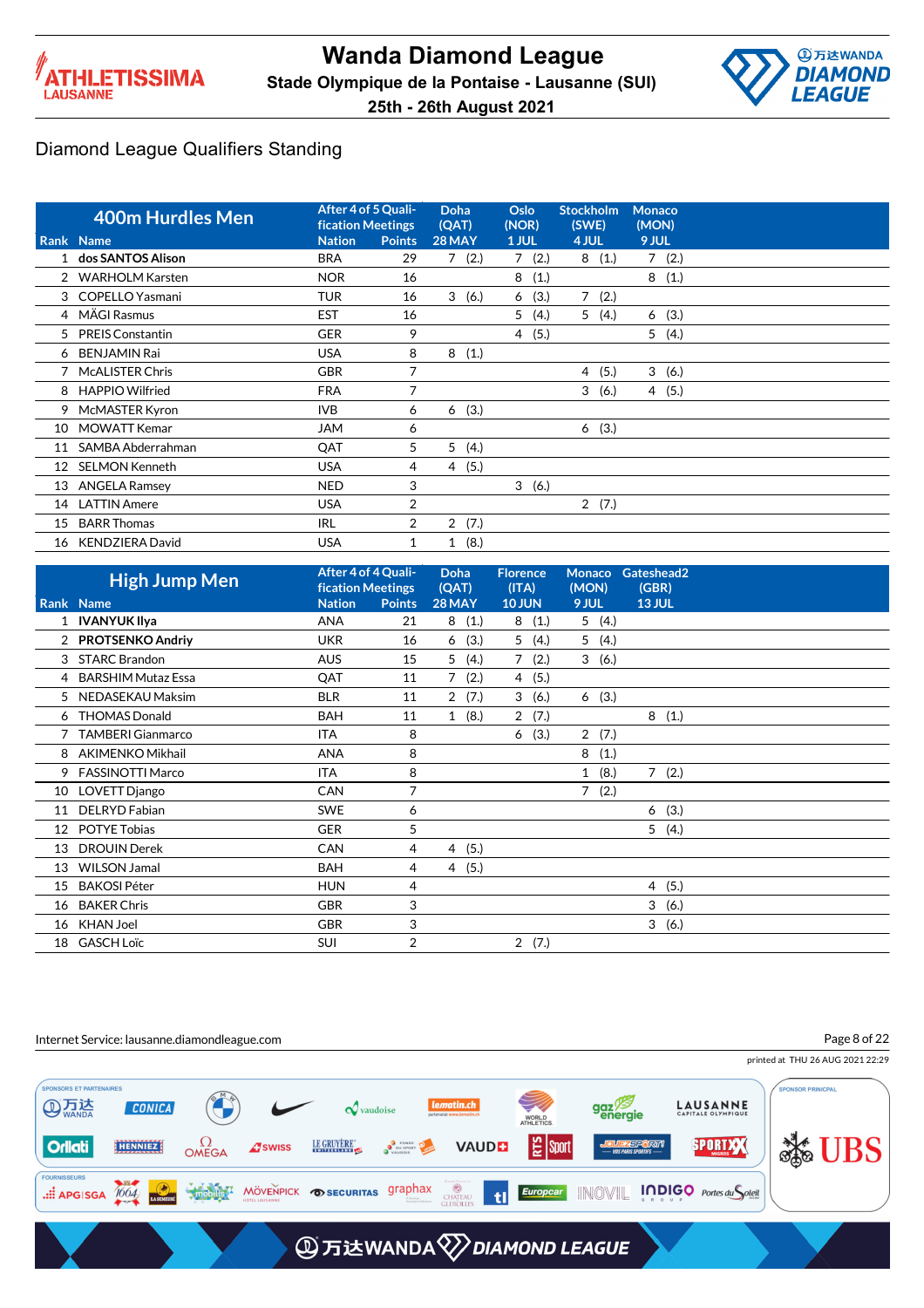



|    | <b>Pole Vault Men</b>      | After 4 of 6 Quali-<br><b>fication Meetings</b> |                | Gateshead<br>(GBR)     | Oslo<br>(NOR) | <b>Stockholm</b><br>(SWE) | Lausanne<br>(SUI) |  |
|----|----------------------------|-------------------------------------------------|----------------|------------------------|---------------|---------------------------|-------------------|--|
|    | Rank Name                  | <b>Nation</b>                                   | <b>Points</b>  | 23 MAY                 | 1 JUL         | 4 JUL                     | 25 AUG            |  |
|    | <b>KENDRICKS Sam</b>       | <b>USA</b>                                      | 29             | (1.)<br>8              | (2.)<br>7     | 7(2.)                     | 7(2.)             |  |
|    | 2 DUPLANTIS Armand         | <b>SWE</b>                                      | 28             | 7<br>(2.)              | 8<br>(1.)     | 8(1.)                     | 5(4.)             |  |
|    | 3 LAVILLENIE Renaud        | <b>FRA</b>                                      | 12             |                        | (3.)<br>6     | 6(3.)                     |                   |  |
|    | 4 NILSEN Christopher       | <b>USA</b>                                      | 11             |                        |               | 3(6.)                     | 8(1.)             |  |
| 5  | <b>OBIENA Ernest John</b>  | PHI                                             | 9              |                        |               | 5<br>(4.)                 | 4 (5.)            |  |
|    | 6 MORGUNOV Timur           | <b>ANA</b>                                      | 6              |                        |               |                           | (3.)<br>6         |  |
|    | 7 LIGHTFOOT KC             | <b>USA</b>                                      | 6              |                        |               | 2(7.)                     | 4(5.)             |  |
|    | 8 COPPELL Harry            | <b>GBR</b>                                      | 6              | (3.)<br>6              |               |                           |                   |  |
| 9  | <b>LISEK Piotr</b>         | POL                                             | 5              |                        |               | 4(5.)                     | (8.)<br>1         |  |
| 10 | <b>LAVILLENIE Valentin</b> | <b>FRA</b>                                      | 5              |                        | 5(4.)         |                           |                   |  |
| 11 | <b>WALSH Cole</b>          | <b>USA</b>                                      | 5              | 5(4.)                  |               |                           |                   |  |
| 12 | <b>GUTTORMSEN Simen</b>    | <b>NOR</b>                                      | 4              |                        | 4(5.)         |                           |                   |  |
| 13 | <b>CORMONT Ethan</b>       | <b>FRA</b>                                      | 4              |                        |               |                           | 4(5.)             |  |
| 14 | <b>BROEDERS</b> Ben        | BEL                                             | 4              | (5.)<br>$\overline{4}$ |               |                           |                   |  |
| 15 | <b>GUTTORMSEN Sondre</b>   | <b>NOR</b>                                      | 3              |                        | 3<br>(6.)     |                           |                   |  |
| 16 | LILLEFOSSE Pål Haugen      | <b>NOR</b>                                      | $\overline{2}$ |                        | 2(7.)         |                           |                   |  |
| 17 | SVÄRD JACOBSSON Melker     | <b>SWE</b>                                      | 1              |                        |               | 1(8.)                     |                   |  |

|    | <b>Long Jump Men</b>             | <b>fication Meetings</b> |               | After 3 of 4 Quali- Gateshead Stockholm<br>(GBR) | (SWE)  | <b>Monaco</b><br>(MON) |  |
|----|----------------------------------|--------------------------|---------------|--------------------------------------------------|--------|------------------------|--|
|    | Rank Name                        | <b>Nation</b>            | <b>Points</b> | 23 MAY                                           | 4 JUL  | 9 JUL                  |  |
|    | 1 GAYLE Tajay                    | <b>JAM</b>               | 21            | 6(3.)                                            | 8(1.)  | 7(2.)                  |  |
|    | 2 MONTLER Thobias                | <b>SWE</b>               | 16            | (5.)<br>$\overline{4}$                           | 6(3.)  | 6(3.)                  |  |
|    | 3 RANDAZZO Filippo               | <b>ITA</b>               | 11            | (1.)<br>8                                        |        | 3(6.)                  |  |
| 4  | <b>SAMAAI Ruswahl</b>            | <b>RSA</b>               | 9             |                                                  | 5 (4.) | 4(5.)                  |  |
| 5  | <b>TENTOGLOU Miltiadis</b>       | <b>GRE</b>               | 8             |                                                  |        | 8<br>(1.)              |  |
| 6  | ECHEVARRÍA Juan Miguel           | <b>CUB</b>               | 7             |                                                  | 7(2.)  |                        |  |
|    | CÁCERES Eusebio                  | <b>ESP</b>               | 7             | $\overline{7}$<br>(2.)                           |        |                        |  |
| 8  | <b>DENDY Marquis</b>             | <b>USA</b>               | 5             |                                                  |        | 5(4.)                  |  |
| 9  | JUŠKA Radek                      | <b>CZE</b>               | 5             | 5(4.)                                            |        |                        |  |
| 10 | GFÖHLER Benjamin                 | <b>SUI</b>               | 4             |                                                  | 4 (5.) |                        |  |
| 11 | NYKYFOROV Serhiy                 | <b>UKR</b>               | 3             |                                                  | 3(6.)  |                        |  |
| 12 | PULLI Kristian                   | <b>FIN</b>               | 3             | 3(6.)                                            |        |                        |  |
| 13 | <b>BANIGO Reynold</b>            | <b>GBR</b>               | 2             | 2(7.)                                            |        |                        |  |
| 14 | <b>LESCAY GAY Lester Alcides</b> | <b>CUB</b>               | 2             |                                                  | 2(7.)  |                        |  |
| 15 | <b>MAYER Kevin</b>               | <b>FRA</b>               | 2             |                                                  |        | 2(7.)                  |  |
|    | 16 KUCH Andrzej                  | POL                      | $\mathbf{1}$  |                                                  | 1(8.)  |                        |  |
| 17 | <b>FRAYNE Henry</b>              | <b>AUS</b>               | 1             | (8.)<br>1                                        |        |                        |  |

#### Internet Service: lausanne.diamondleague.com

Page 9 of 22

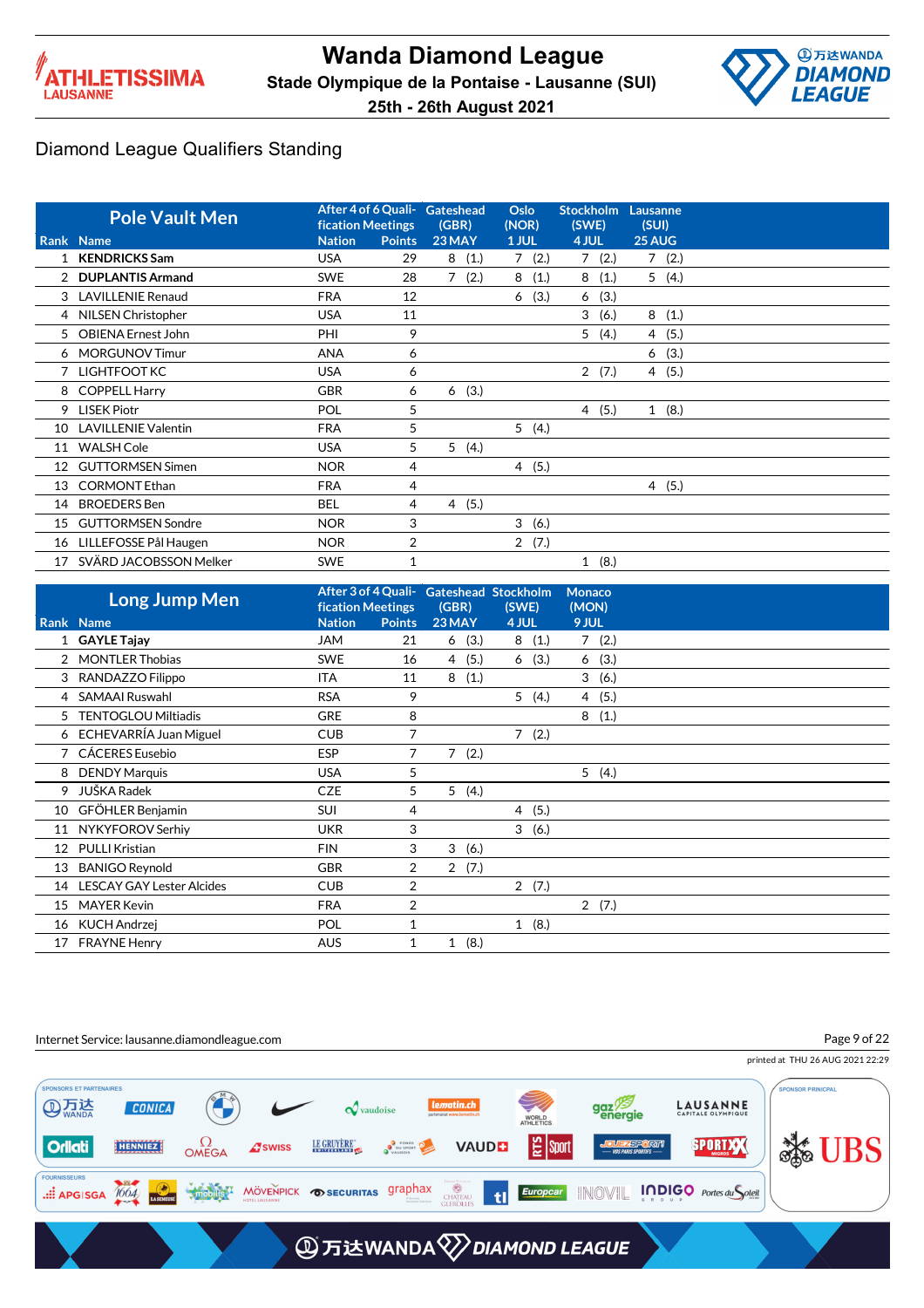



|                   | <b>Triple Jump Men</b>      | <b>fication Meetings</b> | After 3 of 4 Quali- | Oslo<br>(NOR)          | Gateshead2<br>(GBR)  | <b>Eugene</b><br>(USA) |
|-------------------|-----------------------------|--------------------------|---------------------|------------------------|----------------------|------------------------|
|                   | Rank Name                   | <b>Nation</b>            | <b>Points</b>       | 1 JUL                  | <b>13 JUL</b>        | 20 AUG                 |
|                   | PICHARDO Pedro              | <b>POR</b>               | 16                  |                        | (1.)<br>8            | 8(1.)                  |
|                   | 2 PEREIRA Tiago             | <b>POR</b>               | 12                  | (3.)<br>6              | 6(3.)                |                        |
| 3                 | <b>TORRIJOS Pablo</b>       | <b>ESP</b>               | 10                  | 5<br>(4.)              | 5(4.)                |                        |
|                   | 4 SCOTT Donald              | <b>USA</b>               | 9                   | 3<br>(6.)              |                      | 6(3.)                  |
| 5                 | <b>TRIKI Yasser Mohamed</b> | <b>ALG</b>               | 8                   | 8<br>(1.)              |                      |                        |
| 6.                | <b>ZANGO Hugues Fabrice</b> | <b>BUR</b>               | 7                   |                        |                      | $\overline{7}$<br>(2.) |
|                   | <b>BOCCHI Tobia</b>         | <b>ITA</b>               | 7                   |                        | 7(2.)                |                        |
| 8                 | DÍAZ Andy                   | <b>CUB</b>               | 7                   | 7(2.)                  |                      |                        |
| 9                 | HEß Max                     | <b>GER</b>               | 6                   | (5.)<br>$\overline{4}$ |                      | $\overline{2}$<br>(7.) |
| 10                | <b>CLAYE Will</b>           | <b>USA</b>               | 5                   |                        |                      | 5(4.)                  |
| 11                | DALLAVALLE Andrea           | <b>ITA</b>               | 4                   |                        |                      | 4(5.)                  |
| $12 \overline{ }$ | dos SANTOS Almir            | <b>BRA</b>               | 4                   |                        | 4(5.)                |                        |
| 13                | <b>BENARD Chris</b>         | <b>USA</b>               | 3                   |                        |                      | 3(6.)                  |
| 14                | WILLIAMS Benjamin           | <b>GBR</b>               | 3                   |                        | 3<br>(6.)            |                        |
| 15                | ANDRIKOPOULOS Nikolaos      | <b>GRE</b>               | $\overline{2}$      |                        | 2(7.)                |                        |
| 16                | HELLSTRÖM Jesper            | <b>SWE</b>               | 2                   | 2(7.)                  |                      |                        |
| 17                | <b>UWAIFO Efe</b>           | <b>GBR</b>               |                     |                        | (8.)<br>$\mathbf{1}$ |                        |

|                 | <b>Shot Put Men</b>      | After 4 of 4 Quali-<br><b>fication Meetings</b> |                | <b>Doha</b><br>(QAT) | <b>Florence</b><br>(ITA) | <b>Eugene</b><br>(USA) | Lausanne<br>(SUI)      |  |
|-----------------|--------------------------|-------------------------------------------------|----------------|----------------------|--------------------------|------------------------|------------------------|--|
|                 | Rank Name                | <b>Nation</b>                                   | <b>Points</b>  | <b>28 MAY</b>        | <b>10 JUN</b>            | <b>20 AUG</b>          | 25 AUG                 |  |
|                 | 1 WALSH Tomas            | NZL                                             | 28             | 8(1.)                | 8(1.)                    | 5(4.)                  | 7(2.)                  |  |
|                 | <b>SINANCEVIC Armin</b>  | <b>SRB</b>                                      | 18             | (3.)<br>6            | 7(2.)                    |                        | 5(4.)                  |  |
| 3               | <b>MIHALJEVIC Filip</b>  | <b>CRO</b>                                      | 18             | (2.)<br>7            | 5<br>(4.)                |                        | (3.)<br>6              |  |
|                 | 4 CROUSER Ryan           | <b>USA</b>                                      | 16             |                      |                          | 8<br>(1.)              | 8<br>(1.)              |  |
| 5               | <b>KOVACS Joe</b>        | <b>USA</b>                                      | 10             |                      |                          | (3.)<br>6              | (5.)<br>$\overline{4}$ |  |
|                 | 6 WEIR Zane              | ITA                                             | 9              | 4(5.)                | 2(7.)                    |                        | 3<br>(6.)              |  |
|                 | ROMANI Darlan            | <b>BRA</b>                                      | 8              |                      |                          | 7(2.)                  | 1(8.)                  |  |
| 8               | <b>FABBRI Leonardo</b>   | <b>ITA</b>                                      | 6              |                      | 6(3.)                    |                        |                        |  |
| 9               | HASSAN Mostafa Amr       | EGY                                             | 5              | 5<br>(4.)            |                          |                        |                        |  |
| 10              | STANEK Tomáš             | <b>CZE</b>                                      | 5              |                      | 3(6.)                    |                        | 2(7.)                  |  |
| 11              | <b>AWOTUNDE Josh</b>     | <b>USA</b>                                      | 4              |                      |                          | 4(5.)                  |                        |  |
| 12 <sup>°</sup> | <b>HARATYK Michal</b>    | <b>POL</b>                                      | 4              |                      | 4(5.)                    |                        |                        |  |
| 13              | <b>HILL Darrell</b>      | <b>USA</b>                                      | 3              |                      |                          | 3(6.)                  |                        |  |
| 14              | <b>PEZER Mesud</b>       | <b>BIH</b>                                      | 3              | 3<br>(6.)            |                          |                        |                        |  |
| 15              | <b>BUKOWIECKI Konrad</b> | <b>POL</b>                                      | 3              | 2(7.)                | 1(8.)                    |                        |                        |  |
| 16              | OTTERDAHL Payton         | <b>USA</b>                                      | $\overline{2}$ |                      |                          | 2(7.)                  |                        |  |
| 17              | <b>ELEMBA Franck</b>     | CGO                                             | 1              | (8.)<br>$\mathbf{1}$ |                          |                        |                        |  |

#### Internet Service: lausanne.diamondleague.com

Page 10 of 22

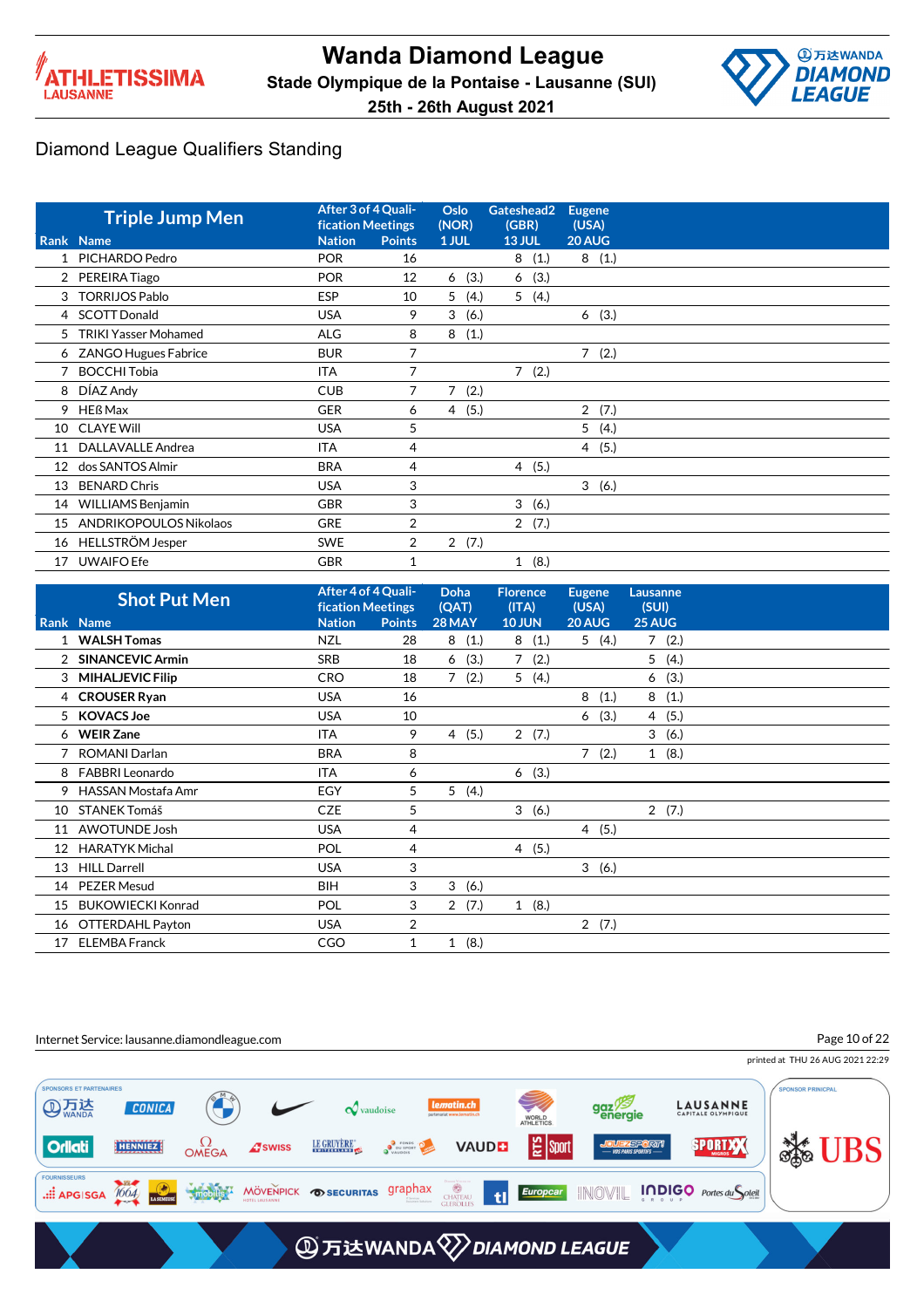



|    | <b>Discus Throw Men</b>    | After 3 of 4 Quali-<br><b>fication Meetings</b> |        | Oslo<br>(NOR)          | <b>Stockholm</b><br>(SWE) | Budapest*<br>(HUN) |
|----|----------------------------|-------------------------------------------------|--------|------------------------|---------------------------|--------------------|
|    | Rank Name                  | <b>Nation</b>                                   | Points | 1 JUL                  | 4 JUL                     | 24 AUG             |
|    | 1 CEH Kristjan             | <b>SLO</b>                                      | 20     | 7(2.)                  | 7(2.)                     | 6(3.)              |
|    | 2 STÅHL Daniel             | <b>SWE</b>                                      | 16     | 8<br>(1.)              | 8<br>(1.)                 |                    |
|    | 3 WEIßHAIDINGER Lukas      | <b>AUT</b>                                      | 14     | (3.)<br>6              | (8.)<br>1                 | 7<br>(2.)          |
|    | 4 PETTERSSON Simon         | <b>SWE</b>                                      | 14     | (5.)<br>4              | 5(4.)                     | 5(4.)              |
|    | 5 GUDŽIUS Andrius          | LTU                                             | 11     | 5<br>(4.)              | (3.)<br>6                 |                    |
|    | 6 OKOYE Lawrence           | <b>GBR</b>                                      | 8      |                        |                           | 8<br>(1.)          |
|    | 7 FIRFIRICA Alin Alexandru | <b>ROU</b>                                      | 6      | $\overline{2}$<br>(7.) |                           | 4(5.)              |
|    | 8 DACRES Fedrick           | <b>JAM</b>                                      | 5      | 3<br>(6.)              | 2(7.)                     |                    |
| 9  | <b>JASINSKI Daniel</b>     | <b>GER</b>                                      | 4      |                        | 4 (5.)                    |                    |
| 10 | <b>ROSE Alex</b>           | SAM                                             | 3      |                        | 3<br>(6.)                 |                    |
| 11 | ORTEGA Mauricio            | <b>COL</b>                                      | 3      |                        |                           | 3<br>(6.)          |
| 12 | <b>STUNES ISENE Ola</b>    | <b>NOR</b>                                      | 3      | (8.)<br>1              |                           | 2(7.)              |
| 13 | HUSZÁK János               | <b>HUN</b>                                      | 1      |                        |                           | (8.)<br>1          |

|    | <b>Javelin Throw Men</b>  | <b>fication Meetings</b> |                | After 3 of 4 Quali- Gateshead Gateshead2 Lausanne<br>(GBR) | (GBR)         | (SUI)  |  |
|----|---------------------------|--------------------------|----------------|------------------------------------------------------------|---------------|--------|--|
|    | Rank Name                 | <b>Nation</b>            | <b>Points</b>  | 23 MAY                                                     | <b>13 JUL</b> | 25 AUG |  |
|    | 1 VETTER Johannes         | <b>GER</b>               | 16             |                                                            | 8(1.)         | 8(1.)  |  |
|    | 2 PETERS Anderson         | <b>GRN</b>               | 15             | 5(4.)                                                      | 4(5.)         | 6(3.)  |  |
|    | 3 WALCOTT Keshorn         | <b>TTO</b>               | 13             | 7(2.)                                                      | 6(3.)         |        |  |
|    | 4 VADLEJCH Jakub          | <b>CZE</b>               | 12             |                                                            | 5(4.)         | 7(2.)  |  |
|    | 5 KRUKOWSKI Marcin        | <b>POL</b>               | 8              | 8(1.)                                                      |               |        |  |
|    | 6 CAKŠS Gatis             | LAT                      | 8              | 4(5.)                                                      | 3(6.)         | 1(8.)  |  |
|    | <b>WEBER Julian</b>       | <b>GER</b>               | 7              |                                                            | 7(2.)         |        |  |
| 8  | AMB Kim                   | <b>SWE</b>               | 6              | 6(3.)                                                      |               |        |  |
| 9  | <b>MARDARE Andrian</b>    | <b>MDA</b>               | 5              |                                                            |               | 5(4.)  |  |
| 10 | VESELÝ Vítezslav          | <b>CZE</b>               | 4              |                                                            |               | 4(5.)  |  |
| 11 | MIALESHKA Pavel           | <b>BLR</b>               | 3              |                                                            |               | 3(6.)  |  |
| 12 | RIVASZ-TÓTH Norbert       | <b>HUN</b>               | 3              | 3(6.)                                                      |               |        |  |
| 13 | <b>KATKAVETS Aliaksei</b> | <b>BLR</b>               | 2              |                                                            |               | 2(7.)  |  |
| 14 | RAMOS Leandro             | <b>POR</b>               | $\overline{2}$ |                                                            | 2(7.)         |        |  |
| 15 | <b>HUGHES Harry</b>       | <b>GBR</b>               | 2              | 2(7.)                                                      |               |        |  |
| 16 | <b>GAILUMS Patriks</b>    | LAT                      |                |                                                            | 1(8.)         |        |  |

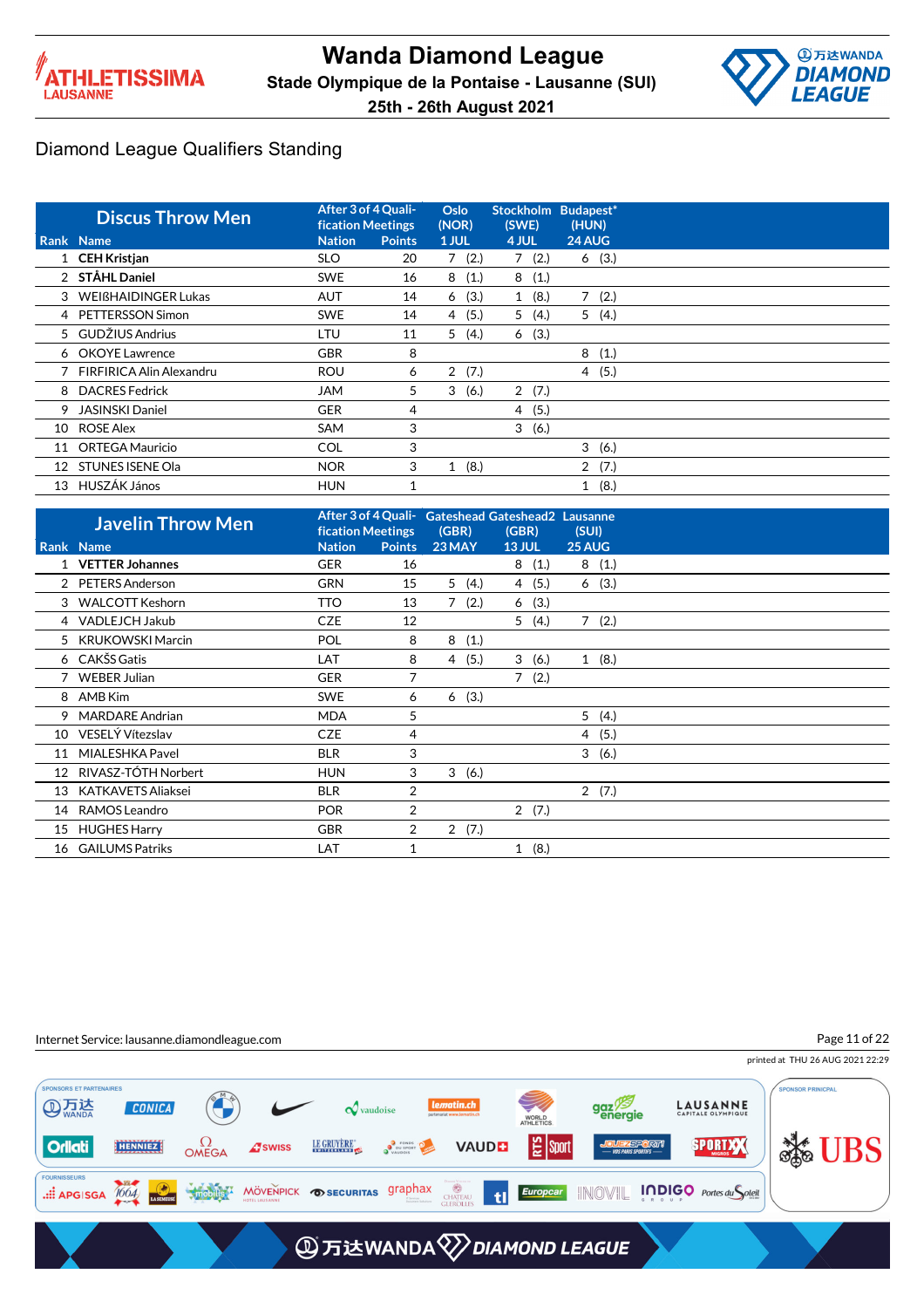



Page 12 of 22

#### Diamond League Qualifiers Standing

|    | 100m Women<br>Rank Name     | fication Meetings<br><b>Nation</b> | <b>Points</b>  | After 5 of 6 Quali- Gateshead<br>(GBR)<br>23 MAY | Doha<br>(QAT)<br>28 MAY | Oslo<br>(NOR)<br>1 JUL | <b>Eugene</b><br>(USA)<br>20 AUG | Lausanne<br>(SUI)<br>25 AUG |
|----|-----------------------------|------------------------------------|----------------|--------------------------------------------------|-------------------------|------------------------|----------------------------------|-----------------------------|
|    | 1 FRASER-PRYCE Shelly-Ann   | <b>JAM</b>                         | 28             | 5<br>(4.)                                        | (1.)<br>8               |                        | 7(2.)                            | 8<br>(1.)                   |
|    | 2 TA LOU Marie-Josée        | <b>CIV</b>                         | 28             | (3.)<br>6                                        | 5<br>(4.)               | 8<br>(1.)              | 4(5.)                            | 5(4.)                       |
| 3  | <b>OLIVER Javianne</b>      | <b>USA</b>                         | 17             | 3<br>(6.)                                        | (3.)<br>6               | 5(4.)                  | 3<br>(6.)                        |                             |
|    | 4 THOMPSON-HERAH Elaine     | <b>JAM</b>                         | 15             |                                                  |                         |                        | 8<br>(1.)                        | 7(2.)                       |
| 5  | <b>JACKSON Shericka</b>     | <b>JAM</b>                         | 12             |                                                  |                         |                        | (3.)<br>6                        | (3.)<br>6                   |
| 6  | DEL PONTE Ajla              | <b>SUI</b>                         | 12             | 1(8.)                                            | 2(7.)                   | 6(3.)                  |                                  | 3<br>(6.)                   |
|    | <b>OKAGBARE Blessing</b>    | <b>NGR</b>                         | 11             | (5.)<br>$\overline{4}$                           | 7(2.)                   |                        |                                  |                             |
| 8  | <b>NEITA Daryll</b>         | <b>GBR</b>                         | 11             |                                                  |                         | $\overline{7}$<br>(2.) |                                  | 4(5.)                       |
| 9  | <b>ASHER-SMITH Dina</b>     | <b>GBR</b>                         | 8              | 8<br>(1.)                                        |                         |                        |                                  |                             |
| 10 | <b>RICHARDSON Sha'Carri</b> | <b>USA</b>                         | 7              | (2.)<br>7                                        |                         |                        |                                  |                             |
| 11 | <b>DANIELS Teahna</b>       | <b>USA</b>                         | 5              |                                                  |                         |                        | 5(4.)                            |                             |
| 12 | <b>KAMBUNDJI Mujinga</b>    | <b>SUI</b>                         | 4              |                                                  |                         |                        | (7.)<br>$\overline{2}$           | 2(7.)                       |
| 13 | <b>CUNLIFFE Hannah</b>      | <b>USA</b>                         | 4              |                                                  | 4(5.)                   |                        |                                  |                             |
| 14 | <b>BASIC Hana</b>           | <b>AUS</b>                         | 4              |                                                  |                         | 4(5.)                  |                                  |                             |
| 15 | <b>PARKER Kiara</b>         | <b>USA</b>                         | 3              |                                                  | 3<br>(6.)               |                        |                                  |                             |
| 16 | SAMUEL Jamile               | <b>NED</b>                         | 3              |                                                  |                         | 3<br>(6.)              |                                  |                             |
| 17 | <b>BARTOLETTA Tianna</b>    | <b>USA</b>                         | $\overline{2}$ |                                                  |                         | 2(7.)                  |                                  |                             |
| 18 | <b>MORRISON Natasha</b>     | <b>JAM</b>                         | $\overline{2}$ | 2(7.)                                            |                         |                        |                                  |                             |
| 19 | <b>WILLIAMS Briana</b>      | <b>JAM</b>                         | $\mathbf{1}$   |                                                  |                         |                        | (8.)<br>$\mathbf{1}$             |                             |
| 20 | <b>BURGHARDT Alexandra</b>  | <b>GER</b>                         | $\mathbf{1}$   |                                                  |                         |                        |                                  | 1(8.)                       |
|    | 21 AL SHAMMARI Mudhawi      | <b>KUW</b>                         | 1              |                                                  | 1(8.)                   |                        |                                  |                             |



printed at THU 26 AUG 2021 22:29 PONSORS ET PARTENAIRES **PONSOR PRINICPAL** gaz<sup>79</sup> **AD 万法 CONICA LAUSANNE**  $\boldsymbol{\mathcal{Q}}$  vaudoise WORLD<br>ATHLETICS **Solution**  $\Omega$ OMEGA LE GRUYÈRE **D** FONDS<br>
POUSPORT | 일 sport **SPORTXX Orliati** HENNIEZ **VAUDE A**swiss त्र्याध .::: APGISGA 1004 MODULS MÖVENPICK OSECURITAS graphax CHATEAU<br>GLEROLLES  $t$ **AD 万达WANDA VDIAMOND LEAGUE**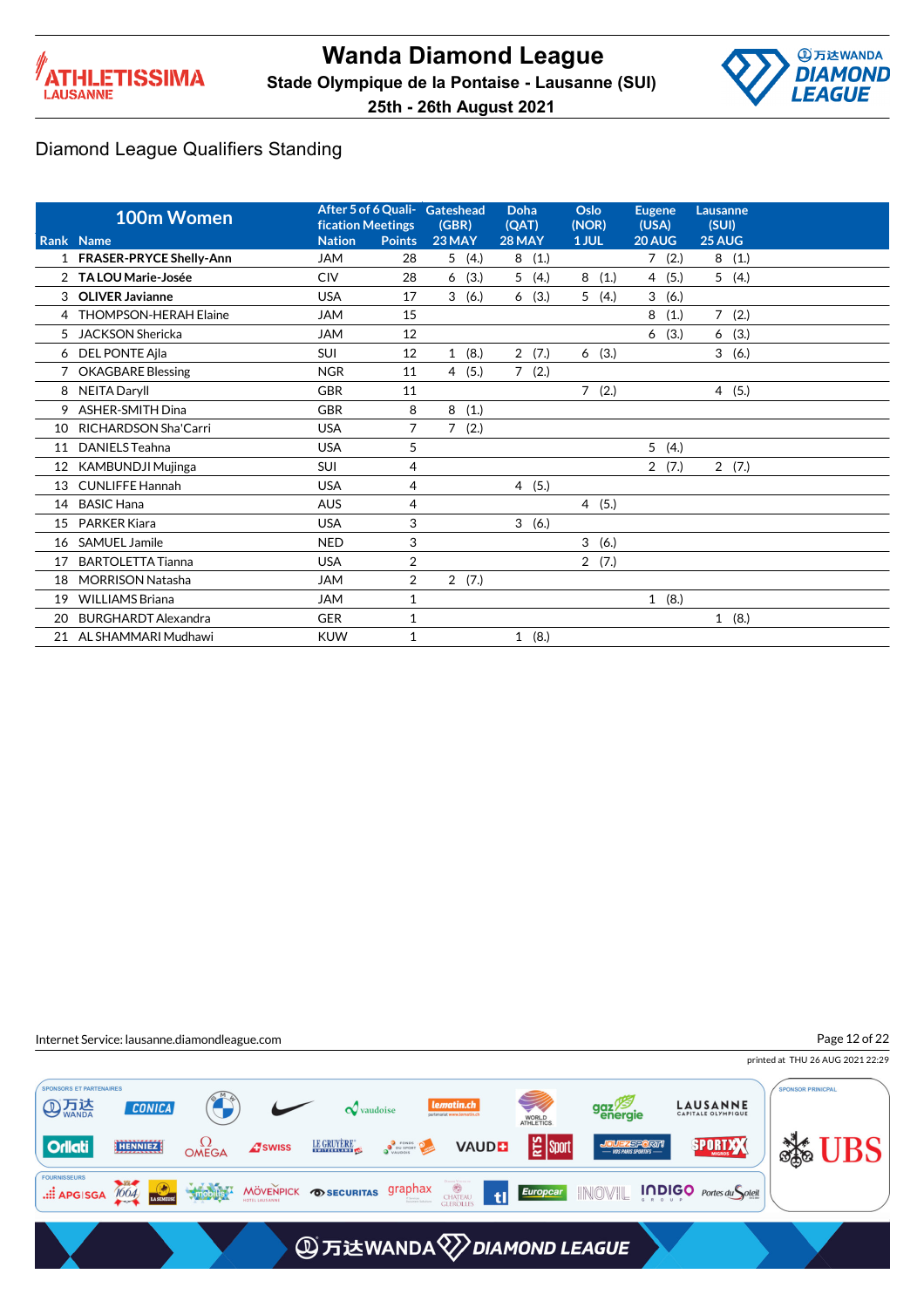



|                | 200m Women                        | After 5 of 6 Quali-<br><b>fication Meetings</b> |                     | (ITA)                  | Florence Stockholm<br>(SWE) | <b>Monaco</b><br>(MON) | Gateshead2<br>(GBR) | <b>Eugene</b><br>(USA) |
|----------------|-----------------------------------|-------------------------------------------------|---------------------|------------------------|-----------------------------|------------------------|---------------------|------------------------|
|                | Rank Name<br>1 TA LOU Marie-Josée | <b>Nation</b><br><b>CIV</b>                     | <b>Points</b><br>21 | <b>10 JUN</b><br>7(2.) | 4 JUL<br>7(2.)              | 9 JUL<br>7(2.)         | <b>13 JUL</b>       | 20 AUG                 |
|                | <b>KAMBUNDJI Mujinga</b>          | SUI                                             | 19                  | 6<br>(3.)              |                             |                        |                     | 8(1.)                  |
| $\overline{2}$ |                                   |                                                 |                     |                        |                             | 5(4.)                  |                     |                        |
| 3              | <b>ASHER-SMITH Dina</b>           | <b>GBR</b>                                      | 14                  | 8<br>(1.)              |                             |                        |                     | 6(3.)                  |
|                | 4 DOBBIN Beth                     | <b>GBR</b>                                      | 13                  | 4(5.)                  | 5(4.)                       |                        | 4(5.)               |                        |
| 5              | <b>BRYANT</b> Dezerea             | <b>USA</b>                                      | 11                  |                        |                             | 4(5.)                  | 3<br>(6.)           | 4(5.)                  |
| 6              | <b>JACKSON Shericka</b>           | <b>JAM</b>                                      | 8                   |                        | 8(1.)                       |                        |                     |                        |
| 7              | MILLER-UIBO Shaunae               | <b>BAH</b>                                      | 8                   |                        |                             | 8<br>(1.)              |                     |                        |
| 8              | <b>THOMPSON-HERAH Elaine</b>      | <b>JAM</b>                                      | 8                   |                        |                             |                        | 8<br>(1.)           |                        |
| 9.             | <b>OKAGBARE Blessing</b>          | <b>NGR</b>                                      | 8                   |                        |                             | 2(7.)                  | (3.)<br>6           |                        |
| 10             | <b>CLARK Tamara</b>               | <b>USA</b>                                      | 8                   |                        |                             | 3(6.)                  | 5(4.)               |                        |
| 11             | <b>THOMAS Gabrielle</b>           | <b>USA</b>                                      | $\overline{7}$      |                        |                             |                        |                     | 7(2.)                  |
| 12             | <b>WILLIAMS Jodie</b>             | <b>GBR</b>                                      | $\overline{7}$      |                        |                             |                        | 7(2.)               |                        |
| 13             | FRASER-PRYCE Shelly-Ann           | <b>JAM</b>                                      | 6                   |                        |                             | 6(3.)                  |                     |                        |
| 14             | <b>MASILINGI Beatrice</b>         | <b>NAM</b>                                      | 6                   |                        | 6(3.)                       |                        |                     |                        |
| 15             | PRANDINI Jenna                    | <b>USA</b>                                      | 5                   |                        |                             |                        |                     | 5(4.)                  |
| 16             | <b>KADDARI Dalia</b>              | <b>ITA</b>                                      | 5                   | 5(4.)                  |                             |                        |                     |                        |
| 17             | <b>AKINOSUN Morolake</b>          | <b>USA</b>                                      | $\overline{4}$      |                        | 4(5.)                       |                        |                     |                        |
| 18             | <b>IRBY Lynna</b>                 | <b>USA</b>                                      | 3                   |                        |                             |                        |                     | 3(6.)                  |
| 19             | <b>SCHIPPERS Dafne</b>            | <b>NED</b>                                      | 3                   | 3(6.)                  |                             |                        |                     |                        |
| 20             | van HUNENSTIJN Marije             | <b>NED</b>                                      | 3                   |                        | 3(6.)                       |                        |                     |                        |
| 21             | <b>BROWN Brittany</b>             | <b>USA</b>                                      | $\overline{2}$      |                        |                             |                        |                     | 2(7.)                  |
| 22             | NEITA Daryll                      | <b>GBR</b>                                      | $\overline{2}$      |                        |                             |                        | 2(7.)               |                        |
| 23             | <b>HOOPER Gloria</b>              | <b>ITA</b>                                      | $\overline{2}$      | 2(7.)                  |                             |                        |                     |                        |
| 24             | LILJA Lisa                        | <b>SWE</b>                                      | $\overline{2}$      |                        | 2(7.)                       |                        |                     |                        |
| 25             | <b>FELIX Allyson</b>              | <b>USA</b>                                      | $\mathbf{1}$        |                        |                             |                        |                     | 1(8.)                  |
| 26             | <b>MORRISON Natasha</b>           | <b>JAM</b>                                      | $\mathbf{1}$        |                        |                             |                        | 1(8.)               |                        |
| 27             | <b>HJELMER Moa</b>                | <b>SWE</b>                                      | $\mathbf{1}$        |                        | 1(8.)                       |                        |                     |                        |
|                | 28 ATCHO Sarah                    | SUI                                             | $\mathbf{1}$        | 1(8.)                  |                             |                        |                     |                        |
|                |                                   |                                                 |                     |                        |                             |                        |                     |                        |

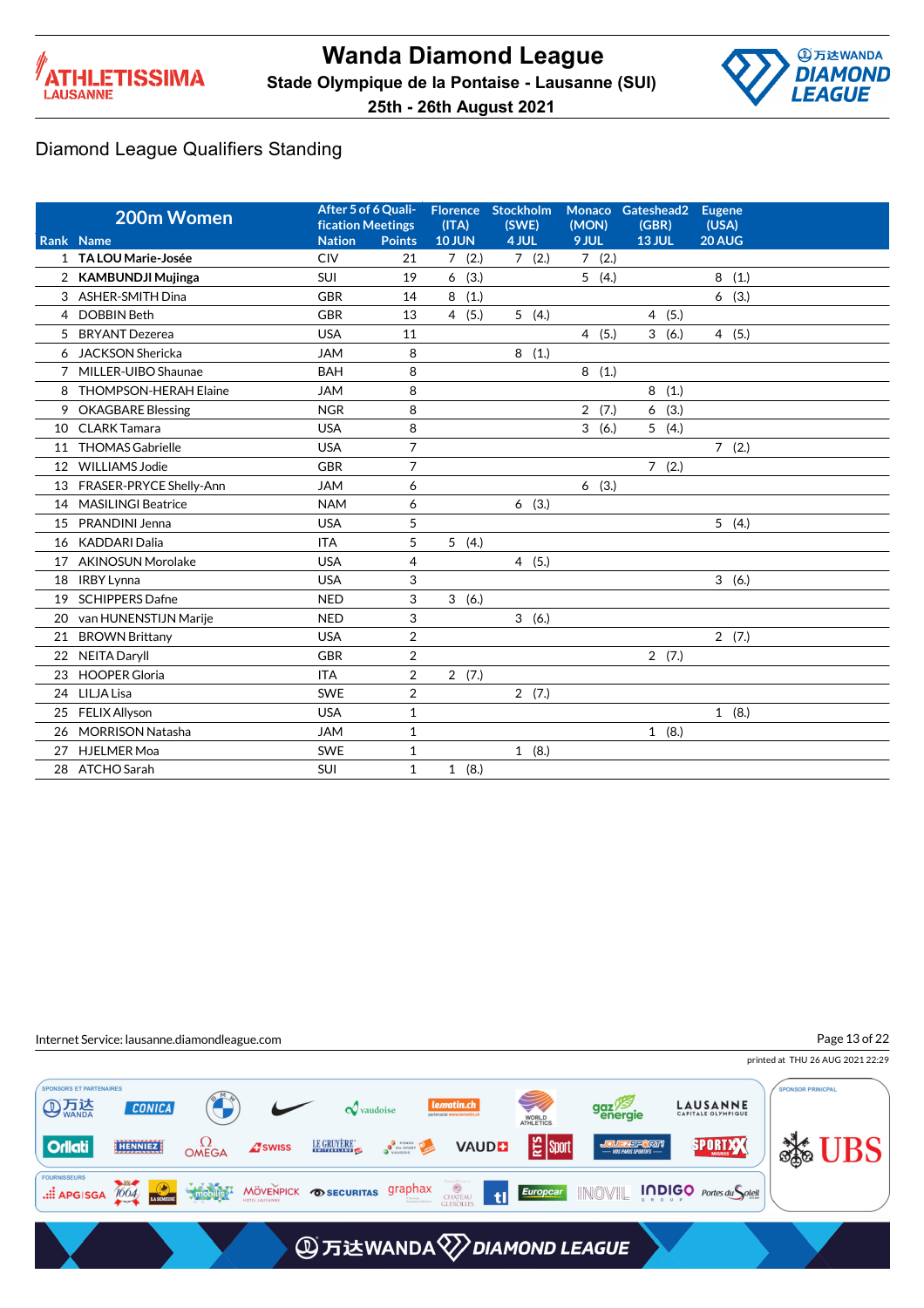



|    |                                |                          |                | After 3 of 4 Quali- Gateshead Gateshead 2 Lausanne |                |        |             |       |
|----|--------------------------------|--------------------------|----------------|----------------------------------------------------|----------------|--------|-------------|-------|
|    | 400m Women                     | <b>fication Meetings</b> |                | (GBR)                                              | (GBR)          |        | (SUI)       |       |
|    | Rank Name                      | <b>Nation</b>            | <b>Points</b>  | 23 MAY                                             | <b>13 JUL</b>  |        | 25 AUG      |       |
|    | <b>McPHERSON Stephenie Ann</b> | <b>JAM</b>               | 15             | (2.)<br>7                                          |                | 8(1.)  |             |       |
|    | 2 KLAVER Lieke                 | <b>NED</b>               | 15             | (3.)<br>6                                          | 6              | (3.)   |             | 3(6.) |
|    | 3 WILLIAMS Sada                | <b>BAR</b>               | 10             |                                                    | 3              | (6.)   | $7^{\circ}$ | (2.)  |
| 4  | KACZMAREK Natalia              | POL                      | 10             |                                                    | 5              | (4.)   |             | 5(4.) |
|    | 5 WILLIAMS Jodie               | <b>GBR</b>               | 9              |                                                    | $\overline{7}$ | (2.)   |             | 2(7.) |
|    | 6 PAULINO Marileidy            | <b>DOM</b>               | 8              |                                                    |                |        | 8           | (1.)  |
|    | <b>ELLIS Kendall</b>           | <b>USA</b>               | 8              | 8<br>(1.)                                          |                |        |             |       |
| 8  | <b>HAYES Quanera</b>           | <b>USA</b>               | 6              |                                                    |                |        |             | 6(3.) |
| 9  | <b>WHITNEY Kaylin</b>          | <b>USA</b>               | 5              | 5(4.)                                              |                |        |             |       |
| 10 | McLEOD Candice                 | <b>JAM</b>               | 4              |                                                    |                |        |             | 4(5.) |
| 11 | <b>YEARGIN Nicole</b>          | <b>GBR</b>               | 4              |                                                    |                | 4 (5.) |             |       |
| 12 | <b>WILLIAMS Hannah</b>         | <b>GBR</b>               | 4              | (5.)<br>4                                          |                |        |             |       |
| 13 | de WITTE Lisanne               | <b>NED</b>               | 3              | (7.)<br>2                                          |                | 1(8.)  |             |       |
| 14 | JACKSON Shericka               | <b>JAM</b>               | 3              | 3<br>(6.)                                          |                |        |             |       |
| 15 | PIPI Ama                       | <b>GBR</b>               | $\overline{2}$ |                                                    |                | 2(7.)  |             |       |
| 16 | PELLAUD Rachel                 | SUI                      |                |                                                    |                |        |             | 1(8.) |
| 17 | NIELSEN Laviai                 | <b>GBR</b>               | 1              | (8.)<br>$\mathbf{1}$                               |                |        |             |       |

|                 | 800m Women             | After 4 of 5 Quali-<br><b>fication Meetings</b> |                | Doha<br>(QAT)          | Oslo<br>(NOR) | <b>Stockholm</b><br>(SWE) | <b>Monaco</b><br>(MON) |  |
|-----------------|------------------------|-------------------------------------------------|----------------|------------------------|---------------|---------------------------|------------------------|--|
|                 | Rank Name              | <b>Nation</b>                                   | <b>Points</b>  | 28 MAY                 | 1 JUL         | 4 JUL                     | 9 JUL                  |  |
|                 | <b>GRACE Kate</b>      | <b>USA</b>                                      | 20             |                        | 8(1.)         | 6(3.)                     | 6(3.)                  |  |
|                 | 2 GOULE Natoya         | <b>JAM</b>                                      | 19             | 7(2.)                  |               | 7(2.)                     | 5(4.)                  |  |
| 3               | <b>BISSET Catriona</b> | <b>AUS</b>                                      | 10             |                        | 5(4.)         | 4 (5.)                    | 1(8.)                  |  |
|                 | 4 HODGKINSON Keely     | <b>GBR</b>                                      | 9              | (5.)<br>$\overline{4}$ |               | 5(4.)                     |                        |  |
|                 | 5 ALEMU Habitam        | <b>ETH</b>                                      | 9              | 5(4.)                  |               |                           | 4(5.)                  |  |
| 6               | NAKAAYI Halimah        | <b>UGA</b>                                      | 9              |                        | 7(2.)         |                           | 2(7.)                  |  |
|                 | 7 ALMANZA Rose Mary    | <b>CUB</b>                                      | 8              |                        |               | 8(1.)                     |                        |  |
|                 | 8 MUIR Laura           | <b>GBR</b>                                      | 8              |                        |               |                           | 8<br>(1.)              |  |
| 9               | <b>KIPYEGON Faith</b>  | <b>KEN</b>                                      | 8              | 8(1.)                  |               |                           |                        |  |
| 10              | <b>REEKIE Jemma</b>    | <b>GBR</b>                                      | 7              |                        |               |                           | 7(2.)                  |  |
| 11              | LINDH Lovisa           | <b>SWE</b>                                      | 7              |                        | 4(5.)         | 3(6.)                     |                        |  |
| 12 <sup>2</sup> | <b>HOFFMANN Lore</b>   | <b>SUI</b>                                      | 6              |                        | 6(3.)         |                           |                        |  |
| 13              | <b>ARAFI Rababe</b>    | <b>MAR</b>                                      | 6              | (3.)<br>6              |               |                           |                        |  |
|                 | 14 HYNNE Hedda         | <b>NOR</b>                                      | 5              | 2<br>(7.)              | 1(8.)         | 2(7.)                     |                        |  |
| 15              | <b>LAMOTE Renelle</b>  | <b>FRA</b>                                      | 3              |                        |               |                           | 3(6.)                  |  |
| 16              | <b>TROST Katharina</b> | <b>GER</b>                                      | 3              |                        | 3(6.)         |                           |                        |  |
| 17              | NANYONDO Winnie        | <b>UGA</b>                                      | 3              | 3<br>(6.)              |               |                           |                        |  |
| 18              | <b>TRACEY Adelle</b>   | <b>GBR</b>                                      | $\overline{2}$ |                        | 2(7.)         |                           |                        |  |
| 19              | MESELE Worknesh        | <b>ETH</b>                                      | 1              |                        |               | 1(8.)                     |                        |  |
| 20              | <b>GREEN Hanna</b>     | <b>USA</b>                                      | 1              | 1(8.)                  |               |                           |                        |  |

Internet Service: lausanne.diamondleague.com

Page 14 of 22

printed at THU 26 AUG 2021 22:29

PONSORS ET PARTENAIRES ONSOR PRINICPAL **AD 万法** gaz<sup>79</sup> **LAUSANNE CONICA**  $\boldsymbol{\mathcal{Q}}$  vaudoise WORLD<br>ATHLETICS **Solution** | 일 sport  $\Omega$ OMEGA LE GRUYÈRE" **D** FONDS<br>
POUSPORT **SPORTXX Orliati** HENNIEZ **A**swiss **VAUDE** .:: APGISGA 1004 MODULS MÖVENPICK OSECURITAS graphax CHATEAU<br>GLEROLLES til

# **AD 万达WANDA VDIAMOND LEAGUE**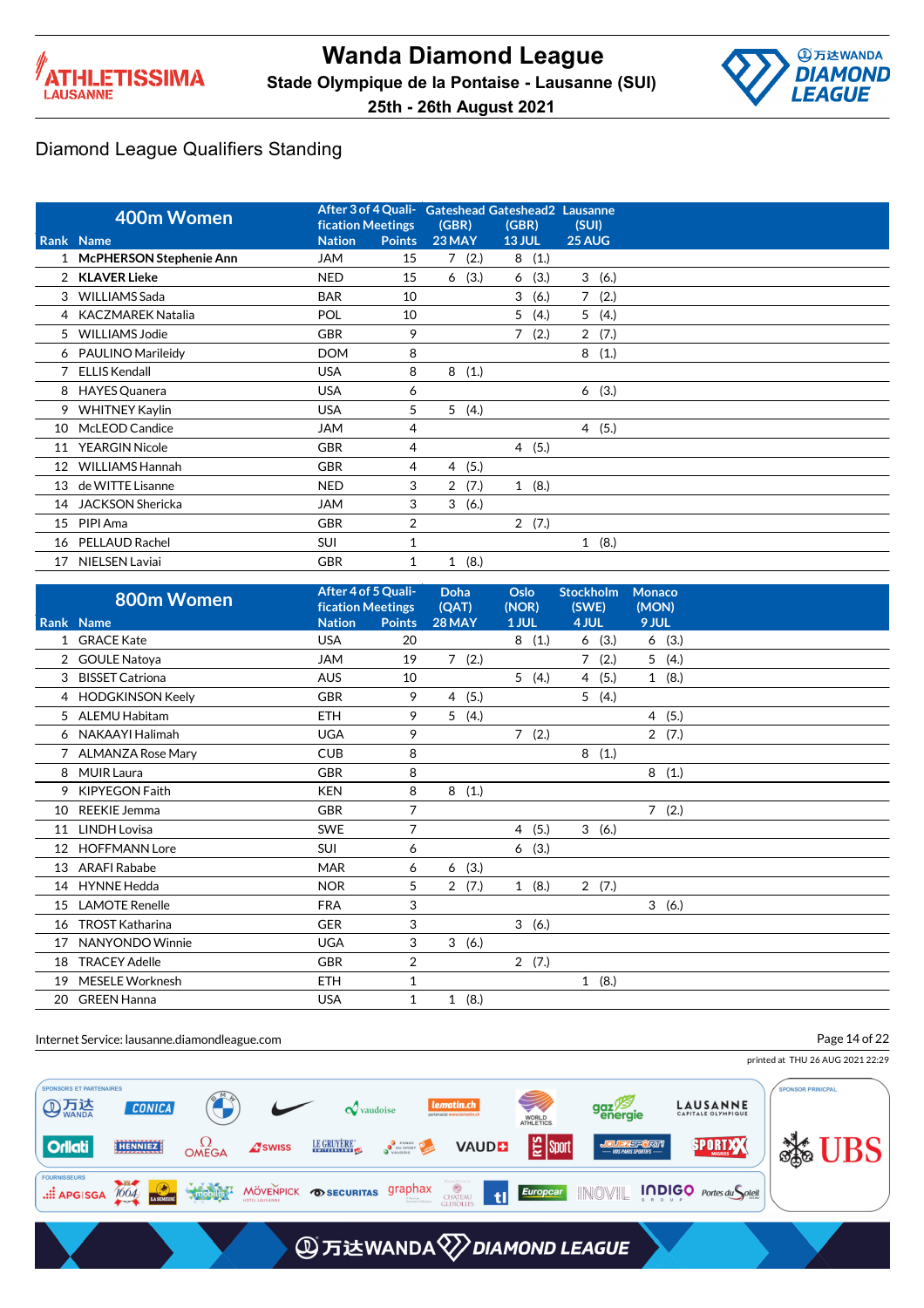



|    | 1500m Women              | <b>fication Meetings</b> |                | After 6 of 7 Quali- Gateshead<br>(GBR) | Florence<br>(ITA) | (MON) | Monaco Gateshead2<br>(GBR) | <b>Eugene</b><br>(USA) | Lausanne<br>(SUI)      |
|----|--------------------------|--------------------------|----------------|----------------------------------------|-------------------|-------|----------------------------|------------------------|------------------------|
|    | Rank Name                | <b>Nation</b>            | <b>Points</b>  | 23 MAY                                 | <b>10 JUN</b>     | 9 JUL | <b>13 JUL</b>              | 20 AUG                 | 25 AUG                 |
|    | 1 KIPYEGON Faith         | <b>KEN</b>               | 23             |                                        | 7(2.)             | 8(1.) |                            | 8(1.)                  |                        |
|    | 2 NANYONDO Winnie        | <b>UGA</b>               | 20             | 2(7.)                                  | 4(5.)             | 5(4.) | 4(5.)                      | 5(4.)                  |                        |
|    | 3 HASSAN Sifan           | <b>NED</b>               | 15             |                                        | 8<br>(1.)         | 7(2.) |                            |                        |                        |
|    | 4 MUIR Laura             | <b>GBR</b>               | 14             | 8(1.)                                  | 6(3.)             |       |                            |                        |                        |
|    | 5 GEBREEZIBEHER Freweyni | <b>ETH</b>               | 14             |                                        |                   | 6(3.) |                            |                        | 8<br>(1.)              |
|    | 6 HALL Linden            | <b>AUS</b>               | 14             |                                        |                   |       |                            | 7(2.)                  | $\overline{7}$<br>(2.) |
|    | 7 SNOWDEN Katie          | <b>GBR</b>               | 14             | 6(3.)                                  |                   |       | 7(2.)                      |                        | 1(8.)                  |
| 8  | <b>NORRIS Josette</b>    | <b>USA</b>               | 12             |                                        |                   |       |                            | 6(3.)                  | (3.)<br>6              |
| 9  | PÉREZ Marta              | <b>ESP</b>               | 10             |                                        |                   |       | 5(4.)                      |                        | 5(4.)                  |
| 10 | DEBUES-STAFFORD Gabriela | CAN                      | 8              |                                        | 5(4.)             |       |                            | 3(6.)                  |                        |
| 11 | <b>HEALY Sarah</b>       | <b>IRL</b>               | 8              | 5(4.)                                  |                   |       | 3(6.)                      |                        |                        |
|    | 12 GRACE Kate            | <b>USA</b>               | 8              |                                        |                   |       | 8<br>(1.)                  |                        |                        |
| 13 | SCHLACHTENHAUFEN Helen   | <b>USA</b>               | $\overline{7}$ |                                        |                   |       | 6(3.)                      | 1(8.)                  |                        |
|    | 14 ARAFI Rababe          | <b>MAR</b>               | 7              | 7(2.)                                  |                   |       |                            |                        |                        |
| 15 | McCOLGAN Eilish          | <b>GBR</b>               | 6              | 3(6.)                                  | 3(6.)             |       |                            |                        |                        |
| 16 | OSIKA Shannon            | <b>USA</b>               | 4              |                                        |                   |       |                            | 4(5.)                  |                        |
| 17 | <b>MAGEEAN Ciara</b>     | <b>IRL</b>               | 4              |                                        |                   | 4(5.) |                            |                        |                        |
| 18 | SABBATINI Gaia           | <b>ITA</b>               | 4              | 4(5.)                                  |                   |       |                            |                        |                        |
| 19 | <b>REEKIE Jemma</b>      | <b>GBR</b>               | 4              |                                        |                   |       |                            |                        | 4(5.)                  |
| 20 | <b>GUERRERO Esther</b>   | <b>ESP</b>               | 3              |                                        |                   | 3(6.) |                            |                        |                        |
| 21 | MESHESHA Hirut           | <b>ETH</b>               | 3              |                                        |                   |       |                            |                        | 3(6.)                  |
| 22 | <b>KETEMA Tigist</b>     | <b>ETH</b>               | $\overline{2}$ |                                        |                   |       |                            | 2(7.)                  |                        |
| 23 | <b>VANDERELST Elise</b>  | <b>BEL</b>               | $\overline{2}$ |                                        | 2(7.)             |       |                            |                        |                        |
| 24 | <b>CHEBET Winny</b>      | <b>KEN</b>               | $\overline{2}$ |                                        |                   | 2(7.) |                            |                        |                        |
| 25 | <b>KLEIN Hanna</b>       | <b>GER</b>               | $\overline{2}$ |                                        |                   |       |                            |                        | 2(7.)                  |
| 26 | MEHRA Rebecca            | <b>USA</b>               | $\overline{2}$ |                                        |                   |       | 2(7.)                      |                        |                        |
| 27 | <b>HAILU Lemlem</b>      | <b>ETH</b>               | $\mathbf{1}$   |                                        | 1(8.)             |       |                            |                        |                        |
| 28 | <b>FLEURY Aurore</b>     | <b>FRA</b>               | $\mathbf{1}$   |                                        |                   | 1(8.) |                            |                        |                        |
| 29 | <b>TRACEY Adelle</b>     | <b>GBR</b>               | 1              | 1(8.)                                  |                   |       |                            |                        |                        |
| 30 | JUDD Jessica             | <b>GBR</b>               | 1              |                                        |                   |       | 1(8.)                      |                        |                        |

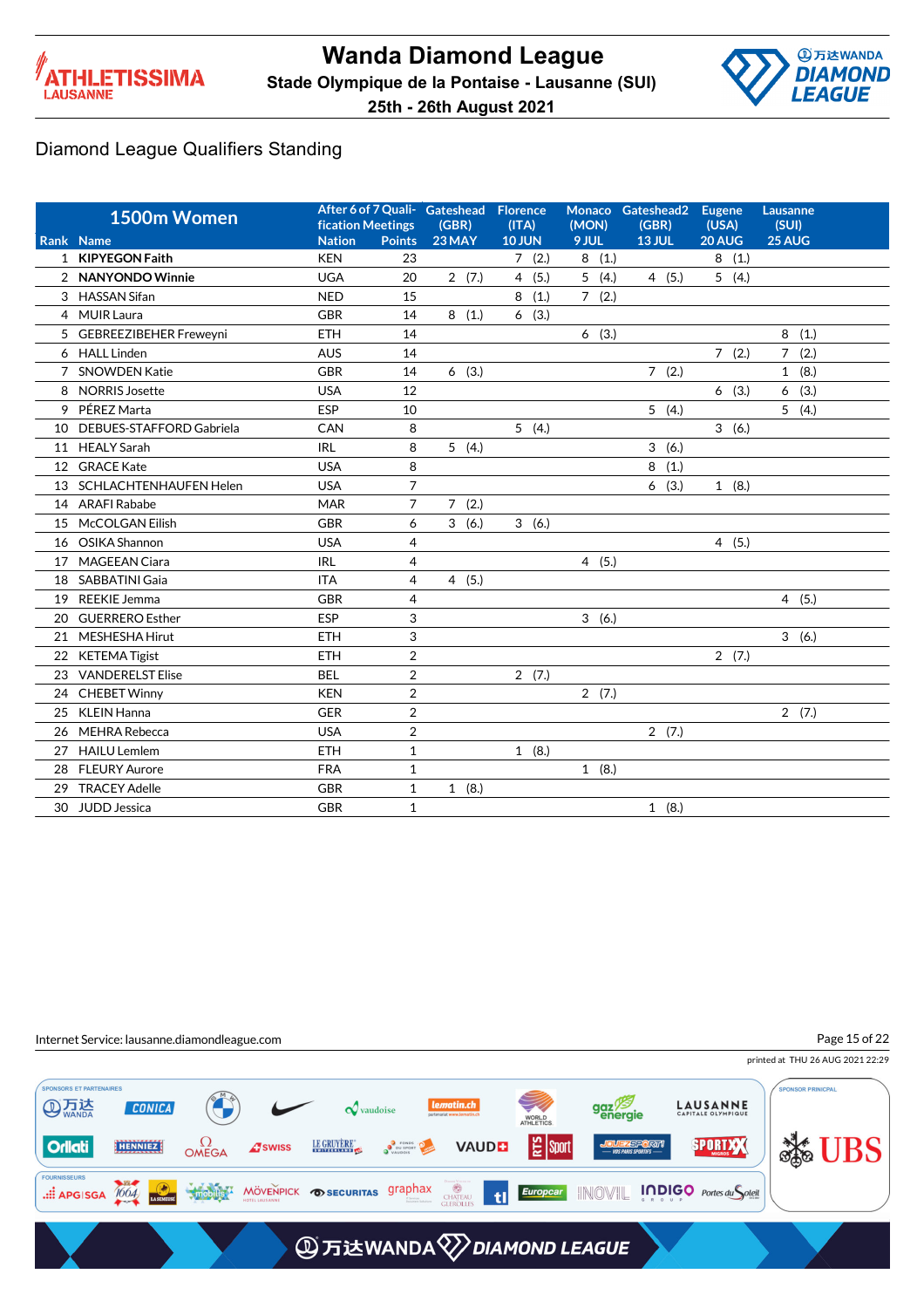



|                 | 5000m Women                | After 2 of 4 Quali-<br><b>fication Meetings</b> |                | Doha<br>(QAT)          | Oslo<br>(NOR)        |
|-----------------|----------------------------|-------------------------------------------------|----------------|------------------------|----------------------|
|                 | Rank Name                  | <b>Nation</b>                                   | <b>Points</b>  | <b>28 MAY</b>          | 1 JUL                |
|                 | KIPKEMBOI Margaret Chelimo | <b>KEN</b>                                      | 13             | 7(2.)                  | 6(3.)                |
|                 | 2 OBIRI Hellen             | KEN                                             | 13             | 5(4.)                  | 8<br>(1.)            |
|                 | 3 CHEBET Beatrice          | <b>KEN</b>                                      | 12             | 8<br>(1.)              | (5.)<br>4            |
|                 | 4 WORKU Fantu              | <b>ETH</b>                                      | $\overline{ }$ |                        | 7<br>(2.)            |
|                 | 5 RENGERUK Lilian Kasait   | <b>KEN</b>                                      | 6              | (3.)<br>6              |                      |
|                 | 6 CAN Yasemin              | <b>TUR</b>                                      | 5              | 3<br>(6.)              | 2(7.)                |
|                 | 7 McCOLGAN Eilish          | <b>GBR</b>                                      | 5              |                        | 5(4.)                |
|                 | 8 CHELANGAT Sheila         | <b>KEN</b>                                      | 4              | (5.)<br>$\overline{4}$ |                      |
|                 | 9 GEMECHU Tsehay           | <b>ETH</b>                                      | 3              |                        | 3(6.)                |
| 10              | FEYSA Hawi                 | <b>ETH</b>                                      | 2              | 2(7.)                  |                      |
| 11              | <b>CHERONO Eva</b>         | <b>KEN</b>                                      |                | 1(8.)                  |                      |
| 12 <sup>2</sup> | GRØVDAL Karoline Bjerkeli  | <b>NOR</b>                                      |                |                        | (8.)<br>$\mathbf{1}$ |

|                                                                 |                                                                |               | Doha<br>(QAT)                                   | <b>Stockholm</b><br>(SWE) | <b>Monaco</b><br>(MON) | <b>Eugene</b><br>(USA) |
|-----------------------------------------------------------------|----------------------------------------------------------------|---------------|-------------------------------------------------|---------------------------|------------------------|------------------------|
|                                                                 | <b>Nation</b>                                                  | <b>Points</b> | 28 MAY                                          | 4 JUL                     | 9 JUL                  | 20 AUG                 |
|                                                                 | <b>KEN</b>                                                     | 27            | 5(4.)                                           | 8(1.)                     | 8<br>(1.)              | 6(3.)                  |
| <b>YAVI Winfred Mutile</b>                                      | <b>BRN</b>                                                     | 17            | (3.)<br>6                                       |                           | (3.)<br>6              | 5<br>(4.)              |
| <b>JERUTO Norah</b>                                             | <b>KEN</b>                                                     | 16            | 8<br>(1.)                                       |                           |                        | 8<br>(1.)              |
| <b>KRAUSE Gesa Felicitas</b>                                    | <b>GER</b>                                                     | 16            | 2(7.)                                           | (2.)<br>7                 | (5.)<br>4              | 3(6.)                  |
| <b>CHEPKOECH Beatrice</b>                                       | <b>KEN</b>                                                     | 13            |                                                 | (3.)<br>6                 | (2.)<br>$\overline{7}$ |                        |
| <b>COBURN Emma</b>                                              | <b>USA</b>                                                     | 9             | (5.)<br>$\overline{4}$                          |                           | 5<br>(4.)              |                        |
| <b>ABEBE Mekides</b>                                            | <b>ETH</b>                                                     | 8             | 7(2.)                                           |                           |                        | 1(8.)                  |
| <b>FRERICHS Courtney</b>                                        | <b>USA</b>                                                     | 7             |                                                 |                           |                        | 7(2.)                  |
| <b>KIRUI Purity</b>                                             | <b>KEN</b>                                                     | 5             |                                                 | 5(4.)                     |                        |                        |
| <b>GREGSON Genevieve</b>                                        | <b>AUS</b>                                                     | 5             |                                                 | 2(7.)                     | 3(6.)                  |                        |
| <b>CHESPOL Celliphine Chepteek</b>                              | <b>KEN</b>                                                     | 4             |                                                 |                           |                        | 4(5.)                  |
| <b>FALLAND Leah</b>                                             | <b>USA</b>                                                     | 4             |                                                 | 4(5.)                     |                        |                        |
| <b>CHEMUTAI Peruth</b>                                          | <b>UGA</b>                                                     | 3             | (8.)<br>1                                       |                           |                        | 2(7.)                  |
| MIŠMAŠ-ZRIMŠEK Maruša                                           | <b>SLO</b>                                                     | 3             | 3(6.)                                           |                           |                        |                        |
| <b>CHEPNGETICH Rosefline</b>                                    | <b>KEN</b>                                                     | 3             |                                                 | 3(6.)                     |                        |                        |
| <b>BIRD Elizabeth</b>                                           | <b>GBR</b>                                                     | 2             |                                                 |                           | $\overline{2}$<br>(7.) |                        |
| <b>MULETA Lomi</b>                                              | ETH.                                                           | $\mathbf{1}$  |                                                 |                           | 1(8.)                  |                        |
| <b>BURKARD Elena</b>                                            | <b>GER</b>                                                     | 1             |                                                 | 1(8.)                     |                        |                        |
| 3<br>4<br>5<br>6<br>9<br>10<br>12<br>13<br>14<br>15<br>16<br>18 | <b>3000m Steeplechase Women</b><br>Rank Name<br>1 KIYENG Hyvin |               | After 4 of 4 Quali-<br><b>fication Meetings</b> |                           |                        |                        |

Internet Service: lausanne.diamondleague.com

Page 16 of 22

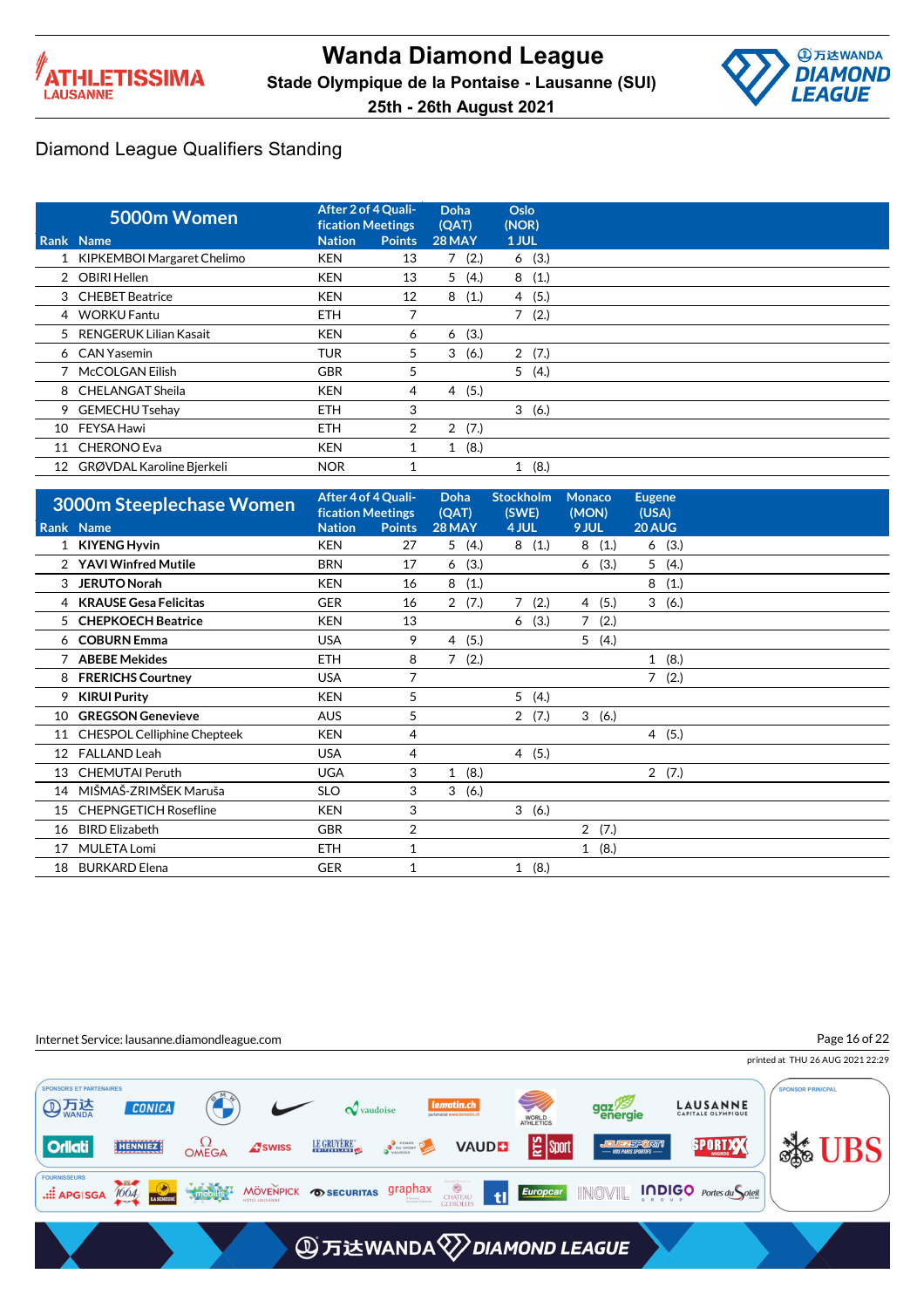



printed at THU 26 AUG 2021 22:29

Page 17 of 22

### Diamond League Qualifiers Standing

|    | <b>100m Hurdles Women</b> | <b>fication Meetings</b> |               | After 3 of 5 Quali- Gateshead<br>(GBR) | (ITA)         | Florence Gateshead2<br>(GBR) |
|----|---------------------------|--------------------------|---------------|----------------------------------------|---------------|------------------------------|
|    | Rank Name                 | <b>Nation</b>            | <b>Points</b> | 23 MAY                                 | <b>10 JUN</b> | 13 JUL                       |
|    | 1 SEMBER Cindy            | <b>GBR</b>               | 16            | 8(1.)                                  |               | 8(1.)                        |
|    | 2 BOGLIOLO Luminosa       | ITA                      | 10            | 6(3.)                                  | (5.)<br>4     |                              |
| 3  | <b>TAPPER Megan</b>       | <b>JAM</b>               | 9             | (5.)<br>4                              | 5<br>(4.)     |                              |
|    | 4 CAMACHO-QUINN Jasmine   | <b>PUR</b>               | 8             |                                        | 8<br>(1.)     |                              |
|    | 5 CHADWICK Payton         | <b>USA</b>               | 7             |                                        |               | 7(2.)                        |
|    | 6 CHARLTON Devynne        | <b>BAH</b>               | 7             |                                        | 7(2.)         |                              |
|    | KOZÁK Luca                | <b>HUN</b>               | 7             | $\overline{7}$<br>(2.)                 |               |                              |
| 8  | <b>VISSER Nadine</b>      | <b>NED</b>               | 6             |                                        |               | 6(3.)                        |
| 9  | <b>HERMAN Elvira</b>      | <b>BLR</b>               | 6             |                                        | (3.)<br>6     |                              |
| 10 | <b>WILLIAMS Danielle</b>  | <b>JAM</b>               | 5             |                                        |               | 5(4.)                        |
| 11 | <b>PORTER Tiffany</b>     | <b>GBR</b>               | 5             | 5(4.)                                  |               |                              |
| 12 | <b>ANDERSON Britany</b>   | <b>JAM</b>               | 4             |                                        |               | 4(5.)                        |
| 13 | SEYMOUR Pedrya            | <b>BAH</b>               | 4             | 2(7.)                                  | 2(7.)         |                              |
| 14 | SKRZYSZOWSKA Pia          | POL                      | 3             |                                        | 3<br>(6.)     |                              |
| 15 | <b>ROBINSON TeJyrica</b>  | <b>USA</b>               | 3             |                                        |               | 3(6.)                        |
|    | 16 SEDNEY Zoë             | <b>NED</b>               | 3             | 3<br>(6.)                              |               |                              |
| 17 | <b>JONES Hannah</b>       | <b>AUS</b>               | 2             |                                        |               | 2(7.)                        |
| 18 | <b>VALETTE Laura</b>      | <b>FRA</b>               | 1             | (8.)<br>$\mathbf{1}$                   |               |                              |



PONSORS ET PARTENAIRES **PONSOR PRINICPAL AD 万法** gaz<sup>79</sup> **LAUSANNE CONICA**  $\boldsymbol{\mathcal{Q}}$  vaudoise WORLD<br>ATHLETICS **Solution**  $\Omega$ OMEGA **D**<br>**D** DU SPORT | 일 sport LE GRUYÈRE SPORTXX **Orliati** HENNIEZ **A**swiss **VAUDE** .::: APGISGA 1004 MODULS MÖVENPICK OSECURITAS graphax **CHATEAU**<br>GLEROLLES til **A** 万达WANDA 2 DIAMOND LEAGUE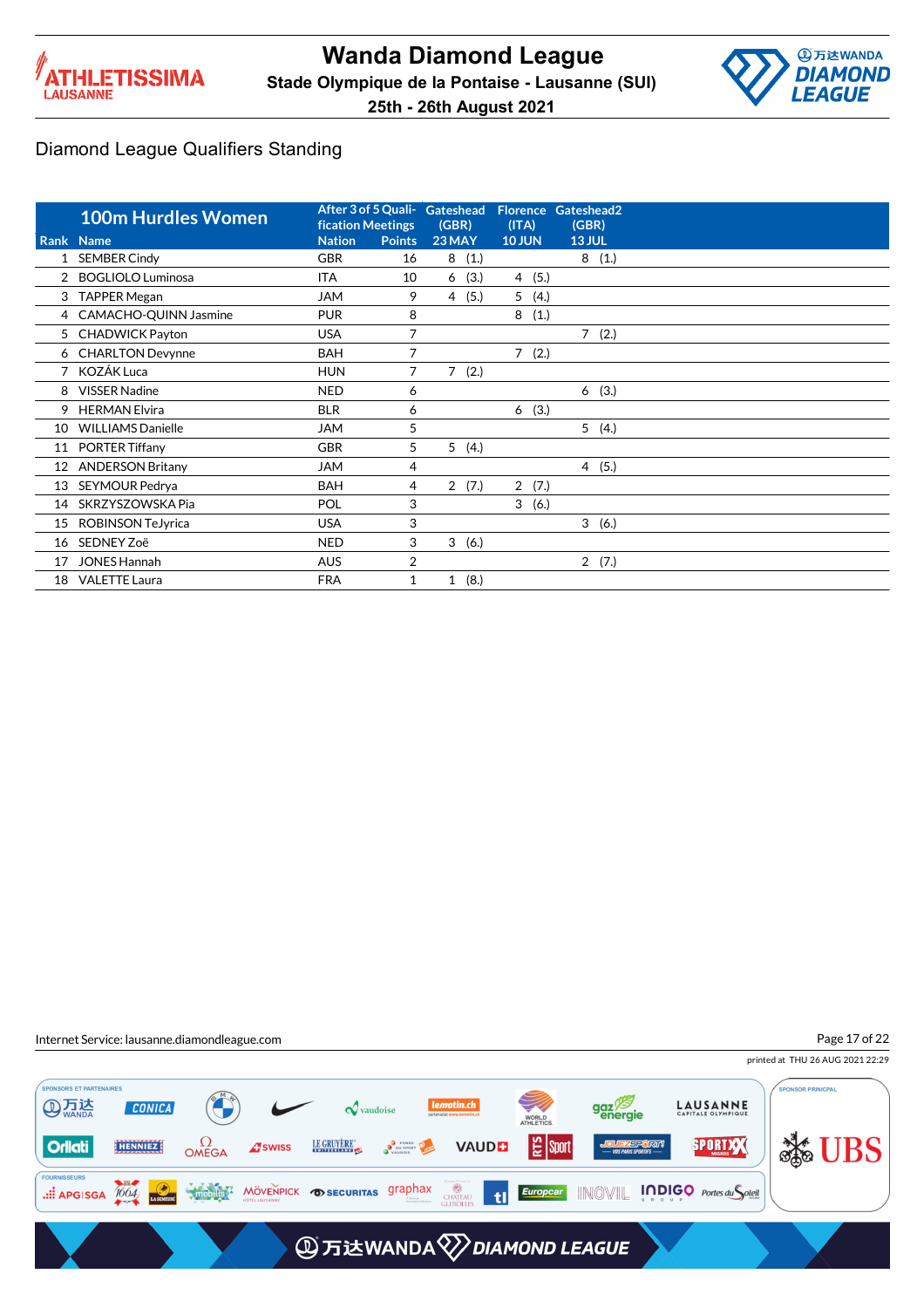



|                | <b>400m Hurdles Women</b><br>Rank Name | After 6 of 7 Quali-<br>fication Meetings<br><b>Nation</b> | <b>Points</b>  | <b>Florence</b><br>(ITA)<br><b>10 JUN</b> | Oslo<br>(NOR)<br>1 JUL | <b>Stockholm Gateshead2</b><br>(SWE)<br>4 JUL | (GBR)<br><b>13 JUL</b> | <b>Eugene</b><br>(USA)<br>20 AUG | Lausanne<br>(SUI)<br>25 AUG |  |
|----------------|----------------------------------------|-----------------------------------------------------------|----------------|-------------------------------------------|------------------------|-----------------------------------------------|------------------------|----------------------------------|-----------------------------|--|
| 1              | <b>BOL Femke</b>                       | <b>NED</b>                                                | 40             | 8(1.)                                     | 8(1.)                  | 8(1.)                                         | 8(1.)                  |                                  | 8<br>(1.)                   |  |
| $\overline{2}$ | RYZHYKOVA Anna                         | <b>UKR</b>                                                | 31             | $\overline{7}$<br>(2.)                    | $\overline{7}$<br>(2.) | (3.)<br>6                                     |                        | 5<br>(4.)                        | (3.)<br>6                   |  |
| 3              | <b>LITTLE Shamier</b>                  | <b>USA</b>                                                | 28             |                                           |                        | $\overline{7}$<br>(2.)                        | $\overline{7}$<br>(2.) | $\overline{7}$<br>(2.)           | $\overline{7}$<br>(2.)      |  |
| 4              | <b>RUSSELL Janieve</b>                 | <b>JAM</b>                                                | 18             |                                           |                        | 5(4.)                                         | (3.)<br>6              | (5.)<br>$\overline{4}$           | 3<br>(6.)                   |  |
| 5              | MUHAMMAD Dalilah                       | <b>USA</b>                                                | 13             |                                           |                        |                                               |                        | 8<br>(1.)                        | 5<br>(4.)                   |  |
|                | 6 TKACHUK Viktoriya                    | <b>UKR</b>                                                | 11             |                                           | (3.)<br>6              | (5.)<br>$\overline{4}$                        |                        |                                  | (8.)<br>$\mathbf{1}$        |  |
|                | SPRUNGER Lea                           | <b>SUI</b>                                                | 11             |                                           | 3<br>(6.)              | (8.)<br>$\mathbf{1}$                          | 3(6.)                  |                                  | (5.)<br>4                   |  |
| 8              | NUGENT Leah                            | <b>JAM</b>                                                | 10             |                                           | 4(5.)                  | 3(6.)                                         |                        | $\mathbf{1}$<br>(8.)             | 2(7.)                       |  |
| 9              | <b>HAILEY Cara Nnenya</b>              | <b>USA</b>                                                | $\overline{7}$ |                                           |                        |                                               | 4(5.)                  | 3<br>(6.)                        |                             |  |
| 10             | <b>WOODRUFF Gianna</b>                 | <b>PAN</b>                                                | 6              |                                           |                        |                                               |                        | (3.)<br>6                        |                             |  |
| 11             | <b>TURNER Jessica</b>                  | <b>GBR</b>                                                | 6              | 6(3.)                                     |                        |                                               |                        |                                  |                             |  |
| 12             | <b>KNIGHT Jessie</b>                   | <b>GBR</b>                                                | 5              |                                           |                        |                                               | 5(4.)                  |                                  |                             |  |
| 13             | <b>IUEL Amalie</b>                     | <b>NOR</b>                                                | 5              |                                           | 5(4.)                  |                                               |                        |                                  |                             |  |
| 14             | NEL Wenda                              | <b>RSA</b>                                                | 5              | 5<br>(4.)                                 |                        |                                               |                        |                                  |                             |  |
| 15             | PETERSEN Sara Slott                    | <b>DEN</b>                                                | 4              | (5.)<br>4                                 |                        |                                               |                        |                                  |                             |  |
| 16             | OLIVIERI Linda                         | <b>ITA</b>                                                | 3              | 3<br>(6.)                                 |                        |                                               |                        |                                  |                             |  |
| 17             | <b>KRAFZIK Carolina</b>                | <b>GER</b>                                                | $\overline{2}$ |                                           |                        | 2(7.)                                         |                        |                                  |                             |  |
| 18             | <b>WHYTE Ronda</b>                     | <b>JAM</b>                                                | $\overline{2}$ |                                           |                        |                                               |                        | 2(7.)                            |                             |  |
| 19             | <b>WATSON Sage</b>                     | CAN                                                       | $\overline{2}$ |                                           | 2(7.)                  |                                               |                        |                                  |                             |  |
| 20             | FOLORUNSO Ayomide                      | <b>ITA</b>                                                | 2              | 2(7.)                                     |                        |                                               |                        |                                  |                             |  |
| 21             | <b>BEESLEY Meghan</b>                  | <b>GBR</b>                                                | $\overline{2}$ |                                           |                        |                                               | 2(7.)                  |                                  |                             |  |
| 22             | <b>BELLE Tia-Adana</b>                 | <b>BAR</b>                                                | 1              | (8.)<br>1                                 |                        |                                               |                        |                                  |                             |  |



printed at THU 26 AUG 2021 22:29 Page 18 of 22

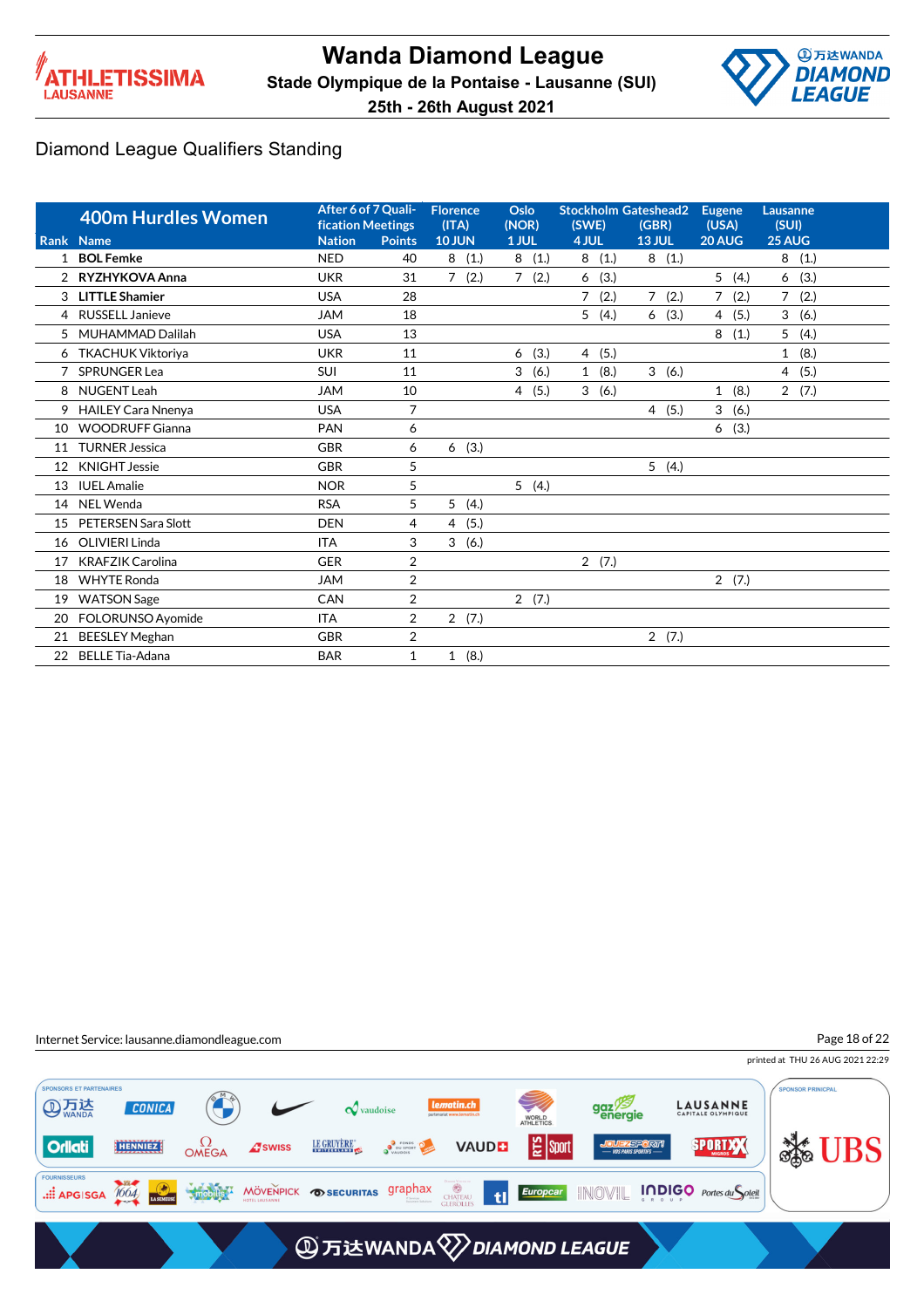



printed at THU 26 AUG 2021 22:29

Page 19 of 22

#### Diamond League Qualifiers Standing

|              | <b>High Jump Women</b>   | <b>fication Meetings</b> |               | After 4 of 6 Quali- Gateshead Stockholm<br>(GBR) | (SWE)                  | <b>Eugene</b><br>(USA) | Lausanne<br>(SUI)      |
|--------------|--------------------------|--------------------------|---------------|--------------------------------------------------|------------------------|------------------------|------------------------|
|              | Rank Name                | <b>Nation</b>            | <b>Points</b> | 23 MAY                                           | 4 JUL                  | 20 AUG                 | 25 AUG                 |
| $\mathbf{1}$ | LICWINKO Kamila          | POL                      | 22            | 8<br>(1.)                                        | 4(5.)                  | (3.)<br>6              | (5.)<br>4              |
|              | 2 GERASHCHENKO Iryna     | <b>UKR</b>               | 18            |                                                  | 5<br>(4.)              | 8(1.)                  | 5<br>(4.)              |
| 3            | MAHUCHIKH Yaroslava      | <b>UKR</b>               | 15            |                                                  | 8<br>(1.)              |                        | $\overline{7}$<br>(2.) |
|              | 4 McDERMOTT Nicola       | <b>AUS</b>               | 13            |                                                  | $\overline{7}$<br>(2.) |                        | (3.)<br>6              |
|              | 5 LASITSKENE Mariya      | <b>ANA</b>               | 13            | 5(4.)                                            |                        |                        | 8<br>(1.)              |
| 6            | LEVCHENKO Yuliya         | <b>UKR</b>               | 8             |                                                  |                        | 5<br>(4.)              | 3<br>(6.)              |
|              | <b>CUNNINGHAM Vashti</b> | <b>USA</b>               | 7             |                                                  |                        | (2.)<br>7              |                        |
| 8            | <b>PATTERSON Eleanor</b> | <b>AUS</b>               | 7             |                                                  | 6(3.)                  |                        | (8.)<br>$\mathbf{1}$   |
| 9            | <b>BORTHWICK Emily</b>   | <b>GBR</b>               | 7             | (2.)<br>$\overline{7}$                           |                        |                        |                        |
| 10           | <b>TROST Alessia</b>     | <b>ITA</b>               | 7             | 4(5.)                                            |                        | 3(6.)                  |                        |
|              | 11 LAKE Morgan           | <b>GBR</b>               | 6             | (3.)<br>6                                        |                        |                        |                        |
| 12           | DEMIDIK Karyna           | <b>BLR</b>               | 4             |                                                  | 4(5.)                  |                        |                        |
| 12           | <b>LANG Salome</b>       | <b>SUI</b>               | 4             |                                                  | 4(5.)                  |                        |                        |
| 14           | McCOY Rachel             | <b>USA</b>               | 4             |                                                  |                        | 4(5.)                  |                        |
| 15           | <b>KINSEY Erika</b>      | <b>SWE</b>               | 4             |                                                  | (8.)<br>$\mathbf{1}$   | 3<br>(6.)              |                        |
| 16           | DEMIREVA Mirela          | <b>BUL</b>               | 3             |                                                  |                        |                        | 3(6.)                  |
| 17           | <b>MANSON Nikki</b>      | <b>GBR</b>               | 3             | 3<br>(6.)                                        |                        |                        |                        |
| 17           | <b>SPENCER Levern</b>    | <b>LCA</b>               | 3             | 3<br>(6.)                                        |                        |                        |                        |
| 19           | ŠIMIC Ana                | <b>CRO</b>               | 1             | (8.)<br>$\mathbf{1}$                             |                        |                        |                        |
| 20           | ROWE Jelena              | <b>USA</b>               | $\mathbf{1}$  |                                                  |                        | 1(8.)                  |                        |

Internet Service: lausanne.diamondleague.com

PONSORS ET PARTENAIRES **PONSOR PRINICPAL AD 万法** gaz<sup>79</sup> **LAUSANNE CONICA**  $\boldsymbol{\mathcal{Q}}$  vaudoise WORLD<br>ATHLETICS **Solution**  $\Omega$ OMEGA **D**<br>**D** DU SPORT | 일 sport LE GRUYÈRE SPORTXX **Orliati** HENNIEZ **A**swiss **VAUDE** .::: APGISGA 1004 MODULS MÖVENPICK OSECURITAS graphax **CHATEAU**<br>GLEROLLES til **A** 万达WANDA 2 DIAMOND LEAGUE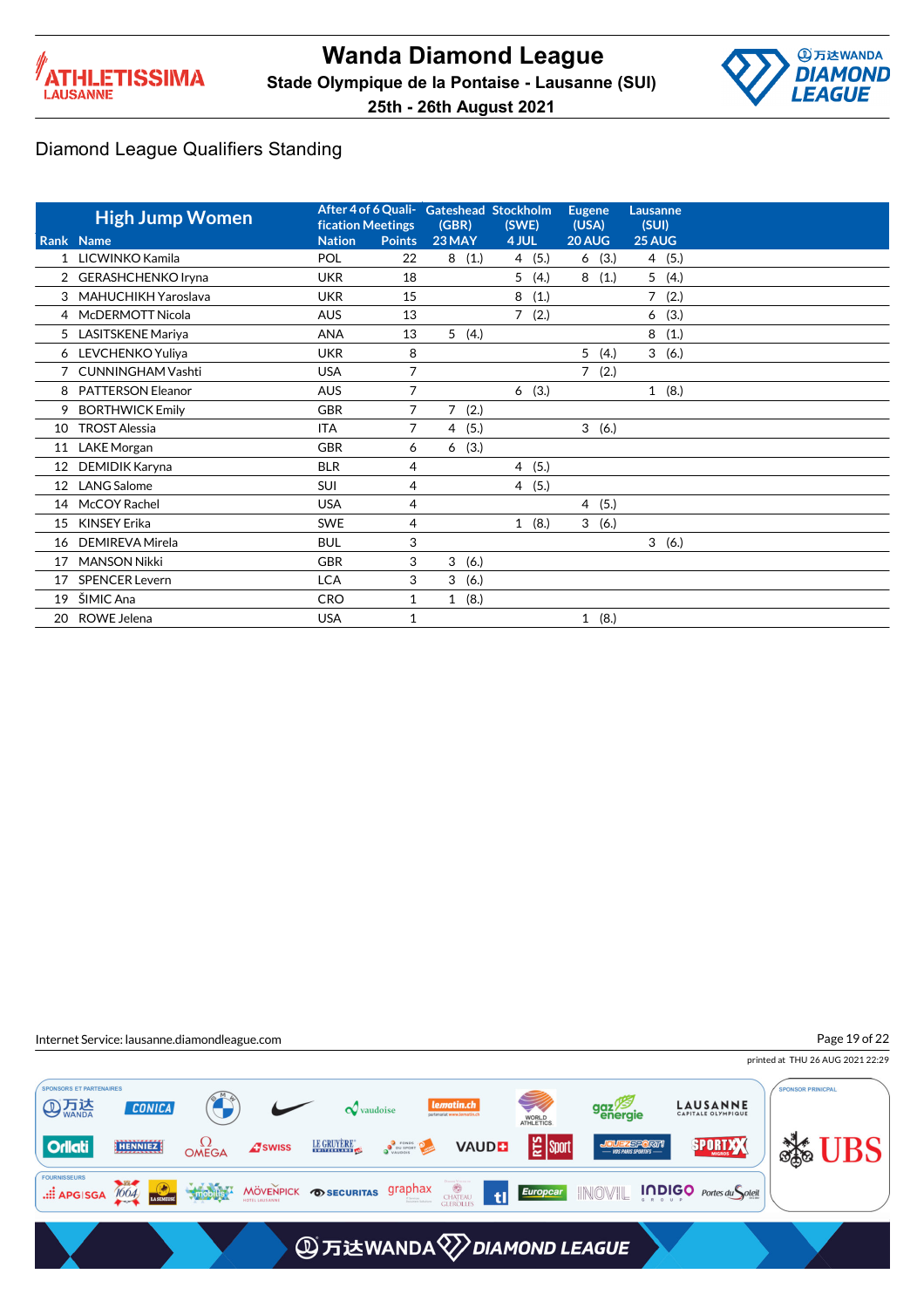



|                | <b>Pole Vault Women</b>   | After 5 of 5 Quali-<br><b>fication Meetings</b> |               | <b>Doha</b><br>(QAT)   | <b>Florence</b><br>(ITA) | <b>Monaco</b><br>(MON) | Gateshead2<br>(GBR)  | <b>Eugene</b><br>(USA) |  |
|----------------|---------------------------|-------------------------------------------------|---------------|------------------------|--------------------------|------------------------|----------------------|------------------------|--|
|                | Rank Name                 | <b>Nation</b>                                   | <b>Points</b> | 28 MAY                 | <b>10 JUN</b>            | 9 JUL                  | <b>13 JUL</b>        | 20 AUG                 |  |
|                | <b>BRADSHAW Holly</b>     | <b>GBR</b>                                      | 30            | (3.)<br>6              | 5(4.)                    | 5(4.)                  | 7(2.)                | 7(2.)                  |  |
| $\overline{2}$ | <b>NAGEOTTE Katie</b>     | <b>USA</b>                                      | 24            | 8<br>(1.)              |                          | 8<br>(1.)              |                      | 8<br>(1.)              |  |
| 3              | <b>MORRIS Sandi</b>       | <b>USA</b>                                      | 18            | 7<br>(2.)              |                          | 3<br>(6.)              | 8<br>(1.)            |                        |  |
| 4              | SIDOROVA Anzhelika        | <b>ANA</b>                                      | 17            | (7.)<br>$\overline{2}$ | 8<br>(1.)                | 7<br>(2.)              |                      |                        |  |
| 5              | <b>STEFANIDI Katerina</b> | <b>GRE</b>                                      | 17            | 5<br>(4.)              | (3.)<br>6                | (3.)<br>6              |                      |                        |  |
| 6              | <b>ZHUK Iryna</b>         | <b>BLR</b>                                      | 14            | 3<br>(6.)              | 7<br>(2.)                | 4(5.)                  |                      |                        |  |
| $\overline{7}$ | ŠUTEJ Tina                | <b>SLO</b>                                      | 10            | (4.)<br>5              | 2(7.)                    | 3(6.)                  |                      |                        |  |
| 8              | <b>GRUVER Olivia</b>      | <b>USA</b>                                      | 8             |                        |                          |                        | 2(7.)                | 6(3.)                  |  |
| 9              | <b>BENGTSSON Angelica</b> | <b>SWE</b>                                      | 6             | (8.)<br>$\mathbf{1}$   | 5(4.)                    |                        |                      |                        |  |
| 10             | <b>MURTO Wilma</b>        | <b>FIN</b>                                      | 6             |                        |                          |                        | (3.)<br>6            |                        |  |
| 11             | KYRIAKOPOULOU Nikoleta    | <b>GRE</b>                                      | 5             |                        |                          |                        | 5<br>(4.)            |                        |  |
| 12             | LELEUX ROMERO Morgann     | <b>USA</b>                                      | 5             |                        |                          |                        |                      | 5(4.)                  |  |
| 13             | <b>MOSER Angelica</b>     | <b>SUI</b>                                      | 4             |                        | 1(8.)                    | 3(6.)                  |                      |                        |  |
| 14             | <b>CAUDERY Molly</b>      | <b>GBR</b>                                      | 4             |                        |                          |                        | 4(5.)                |                        |  |
| 15             | <b>NEWELL Anicka</b>      | CAN                                             | 4             |                        |                          |                        |                      | 4(5.)                  |  |
| 16             | PEINADO Robeilys          | <b>VEN</b>                                      | 3             |                        | 3<br>(6.)                |                        |                      |                        |  |
| 17             | <b>BRUNI Roberta</b>      | <b>ITA</b>                                      | 3             |                        |                          |                        | 3<br>(6.)            |                        |  |
| 18             | MEIJER Michaela           | <b>SWE</b>                                      | 1             |                        |                          |                        | (8.)<br>$\mathbf{1}$ |                        |  |

|    | <b>Long Jump Women</b>           | After 5 of 5 Quali-<br>fication Meetings |                | <b>Florence</b><br>(ITA) | Oslo<br>(NOR)          | (SWE)                  | <b>Stockholm Gateshead2 Lausanne</b><br>(GBR) | (SUI)                  |  |
|----|----------------------------------|------------------------------------------|----------------|--------------------------|------------------------|------------------------|-----------------------------------------------|------------------------|--|
|    | Rank Name                        | <b>Nation</b>                            | <b>Points</b>  | <b>10 JUN</b>            | 1 JUL                  | 4 JUL                  | <b>13 JUL</b>                                 | 25 AUG                 |  |
|    | ŠPANOVIC Ivana                   | <b>SRB</b>                               | 31             | (1.)<br>8                | $\overline{7}$<br>(2.) | 8<br>(1.)              |                                               | 8<br>(1.)              |  |
| 2  | <b>MIHAMBO Malaika</b>           | <b>GER</b>                               | 29             | (2.)<br>7                | 8<br>(1.)              | $\overline{7}$<br>(2.) | $\overline{7}$<br>(2.)                        |                        |  |
| 3  | <b>BEKH-ROMANCHUK Maryna</b>     | <b>UKR</b>                               | 24             | (3.)<br>6                |                        | (3.)<br>6              | 8<br>(1.)                                     | 4 (5.)                 |  |
| 4  | <b>SAWYERS Jazmin</b>            | <b>GBR</b>                               | 20             |                          | 5<br>(4.)              | 4(5.)                  | 5<br>(4.)                                     | (3.)<br>6              |  |
| 5  | MIRONCHYK-IVANOVA Nastassia      | <b>BLR</b>                               | 13             | (5.)<br>$\overline{4}$   | (3.)<br>6              |                        |                                               | 3<br>(6.)              |  |
| 6  | <b>SAGNIA Khaddi</b>             | <b>SWE</b>                               | 12             |                          |                        | 5(4.)                  |                                               | $\overline{7}$<br>(2.) |  |
|    | <b>MALONE Chantel</b>            | <b>IVB</b>                               | 10             | 5<br>(4.)                |                        |                        |                                               | 5<br>(4.)              |  |
| 8  | <b>IROZURU Abigail</b>           | <b>GBR</b>                               | 9              |                          | 3<br>(6.)              |                        | (5.)<br>4                                     | 2(7.)                  |  |
| 9  | DIAME Fátima                     | <b>ESP</b>                               | 6              |                          |                        |                        | (3.)<br>6                                     |                        |  |
| 10 | <b>JOHANSSON Tilde</b>           | <b>SWE</b>                               | 4              |                          | 4(5.)                  |                        |                                               |                        |  |
| 11 | SAUNDERS Sha'keela               | <b>USA</b>                               | 4              |                          |                        | $\overline{2}$<br>(7.) | 2(7.)                                         |                        |  |
| 12 | LUKYANENKOVA Polina              | <b>ANA</b>                               | 3              |                          |                        | 3(6.)                  |                                               |                        |  |
| 13 | <b>IAPICHINO Larissa</b>         | <b>ITA</b>                               | 3              | 3<br>(6.)                |                        |                        |                                               |                        |  |
| 14 | <b>BROOKS Taliyah</b>            | <b>USA</b>                               | 3              |                          |                        |                        | 3<br>(6.)                                     |                        |  |
| 15 | <b>STRATI Laura</b>              | <b>ITA</b>                               | $\overline{2}$ | 2(7.)                    |                        |                        |                                               |                        |  |
| 16 | NGUYEN Anasztázia                | <b>HUN</b>                               | $\overline{2}$ |                          | 2(7.)                  |                        |                                               |                        |  |
| 17 | <b>IBARGUEN Caterine</b>         | <b>COL</b>                               | 1              | 1(8.)                    |                        |                        |                                               |                        |  |
| 17 | <b>JOHNSON-THOMPSON Katarina</b> | <b>GBR</b>                               | 1              |                          |                        |                        | (8.)<br>$\mathbf{1}$                          |                        |  |
| 19 | <b>SCHLATTER Daniela</b>         | <b>SUI</b>                               | 1              |                          |                        |                        |                                               | (8.)<br>$\mathbf{1}$   |  |

#### Internet Service: lausanne.diamondleague.com

Page 20 of 22

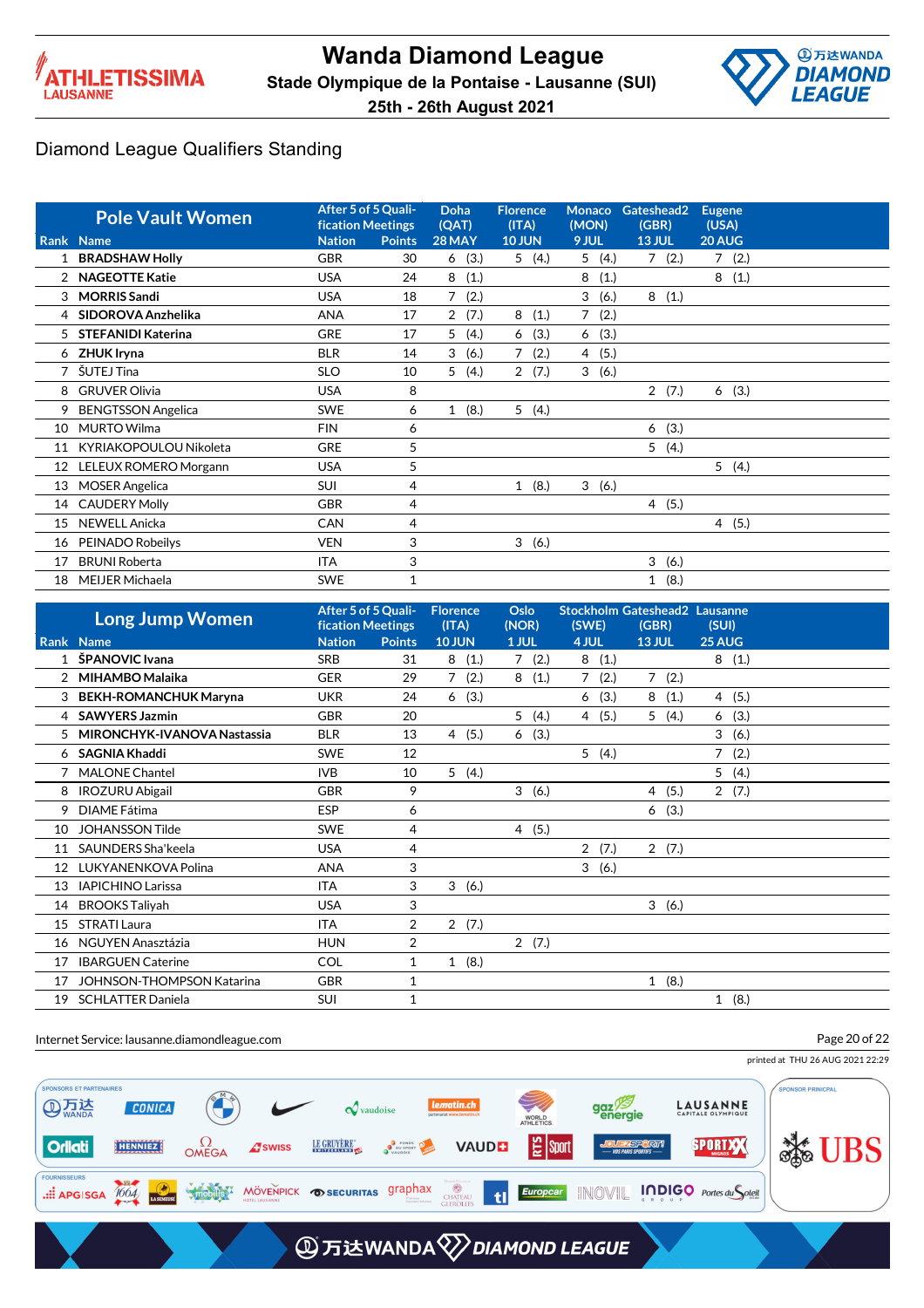



|                 | <b>Triple Jump Women</b>    | <b>fication Meetings</b> |                | After 4 of 4 Quali- Gateshead<br>(GBR) | <b>Doha</b><br>(QAT) | <b>Monaco</b><br>(MON) | Lausanne<br>(SUI) |
|-----------------|-----------------------------|--------------------------|----------------|----------------------------------------|----------------------|------------------------|-------------------|
|                 | Rank Name                   | <b>Nation</b>            | <b>Points</b>  | 23 MAY                                 | 28 MAY               | 9 JUL                  | 25 AUG            |
|                 | 1 RICKETTS Shanieka         | <b>JAM</b>               | 29             | 8(1.)                                  | 6(3.)                | 8(1.)                  | 7(2.)             |
|                 | 2 ROJAS Yulimar             | <b>VEN</b>               | 23             |                                        | 8<br>(1.)            | $\overline{7}$<br>(2.) | 8<br>(1.)         |
| $\mathbf{3}$    | <b>WILLIAMS Kimberly</b>    | JAM                      | 21             | 5<br>(4.)                              | 7<br>(2.)            | (5.)<br>4              | 5(4.)             |
|                 | 4 MAMONA Patrícia           | <b>POR</b>               | 17             | 7(2.)                                  |                      | (3.)<br>6              | 4(5.)             |
| 5               | <b>ORJI Keturah</b>         | <b>USA</b>               | 8              | (5.)<br>4                              | 4 (5.)               |                        |                   |
|                 | 6 LAFOND Thea               | <b>DMA</b>               | 8              |                                        | 5(4.)                |                        | 3<br>(6.)         |
|                 | MINENKO Hanna               | <b>ISR</b>               | 6              |                                        |                      |                        | (3.)<br>6         |
| 8               | OGBETA Naomi                | <b>GBR</b>               | 6              | (3.)<br>6                              |                      |                        |                   |
| 9               | PELETEIRO Ana               | <b>ESP</b>               | 5              |                                        |                      | 5<br>(4.)              |                   |
| 10              | PAPACHRISTOU Paraskevi      | <b>GRE</b>               | 5              | 3<br>(6.)                              |                      | $\overline{2}$<br>(7.) |                   |
| 11              | <b>SALMINEN Senni</b>       | <b>FIN</b>               | 3              |                                        |                      | 3(6.)                  |                   |
| 12 <sup>°</sup> | SALADUKHA Olha              | <b>UKR</b>               | 3              |                                        | 3(6.)                |                        |                   |
| 13              | POVEA Liadagmis             | <b>CUB</b>               | 2              |                                        |                      |                        | 2(7.)             |
| 14              | <b>CHUAIMAROENG Parinya</b> | <b>THA</b>               | $\overline{2}$ |                                        | 2(7.)                |                        |                   |
| 15              | <b>KILTY Dovile</b>         | LTU                      | 2              | (7.)<br>$\overline{2}$                 |                      |                        |                   |
| 16              | <b>SOARES Nubia</b>         | <b>BRA</b>               | 1              |                                        |                      | 1(8.)                  |                   |
| 17              | MÄKELÄ Kristiina            | <b>FIN</b>               |                |                                        |                      |                        | 1(8.)             |
| 18              | <b>IBARGUEN Caterine</b>    | <b>COL</b>               |                |                                        | 1(8.)                |                        |                   |

|                   | <b>Shot Put Women</b>      | <b>fication Meetings</b> |                | After 4 of 4 Quali- Gateshead Stockholm<br>(GBR) | (SWE)     | Bern <sup>*</sup><br>(SUI) | Budapest*<br>(HUN)     |  |
|-------------------|----------------------------|--------------------------|----------------|--------------------------------------------------|-----------|----------------------------|------------------------|--|
|                   | Rank Name                  | <b>Nation</b>            | <b>Points</b>  | 23 MAY                                           | 4 JUL     | 21 AUG                     | 24 AUG                 |  |
|                   | 1 EWEN Maggie              | <b>USA</b>               | 25             | 6(3.)                                            | (3.)<br>6 | (2.)<br>$7^{\circ}$        | 6(3.)                  |  |
|                   | 2 DONGMO Auriol            | <b>POR</b>               | 23             | 8<br>(1.)                                        | (2.)<br>7 |                            | 8<br>(1.)              |  |
|                   | 3 ROOS Fanny               | <b>SWE</b>               | 21             | 4(5.)                                            | 4(5.)     | 6(3.)                      | $\overline{7}$<br>(2.) |  |
|                   | 4 EALEY Chase              | <b>USA</b>               | 16             | 3(6.)                                            | (6.)<br>3 | 8<br>(1.)                  | 2(7.)                  |  |
|                   | 5 THOMAS-DODD Danniel      | JAM                      | 16             | 7(2.)                                            | 2(7.)     | 4(5.)                      | 3(6.)                  |  |
|                   | 6 DUBITSKAYA Aliona        | <b>BLR</b>               | 15             |                                                  | (4.)<br>5 | 5(4.)                      | 5<br>(4.)              |  |
|                   | 7 ADAMS Valerie            | <b>NZL</b>               | 8              |                                                  | (1.)<br>8 |                            |                        |  |
|                   | 8 McKINNA Sophie           | <b>GBR</b>               |                | 5(4.)                                            |           | 2(7.)                      |                        |  |
| 9                 | <b>SCHWANITZ Christina</b> | <b>GER</b>               | 5              | (8.)                                             | (8.)<br>1 | (6.)<br>3                  |                        |  |
| 10                | MITTON Sarah               | <b>CAN</b>               | 4              |                                                  |           |                            | 4(5.)                  |  |
| 11                | <b>GAMBETTA Sara</b>       | <b>GER</b>               | $\overline{2}$ |                                                  |           | (8.)<br>$\mathbf{1}$       | (8.)<br>$\mathbf{1}$   |  |
| $12 \overline{ }$ | <b>STRICKLER Amelia</b>    | <b>GBR</b>               | 2              | 2(7.)                                            |           |                            |                        |  |

#### Internet Service: lausanne.diamondleague.com

Page 21 of 22